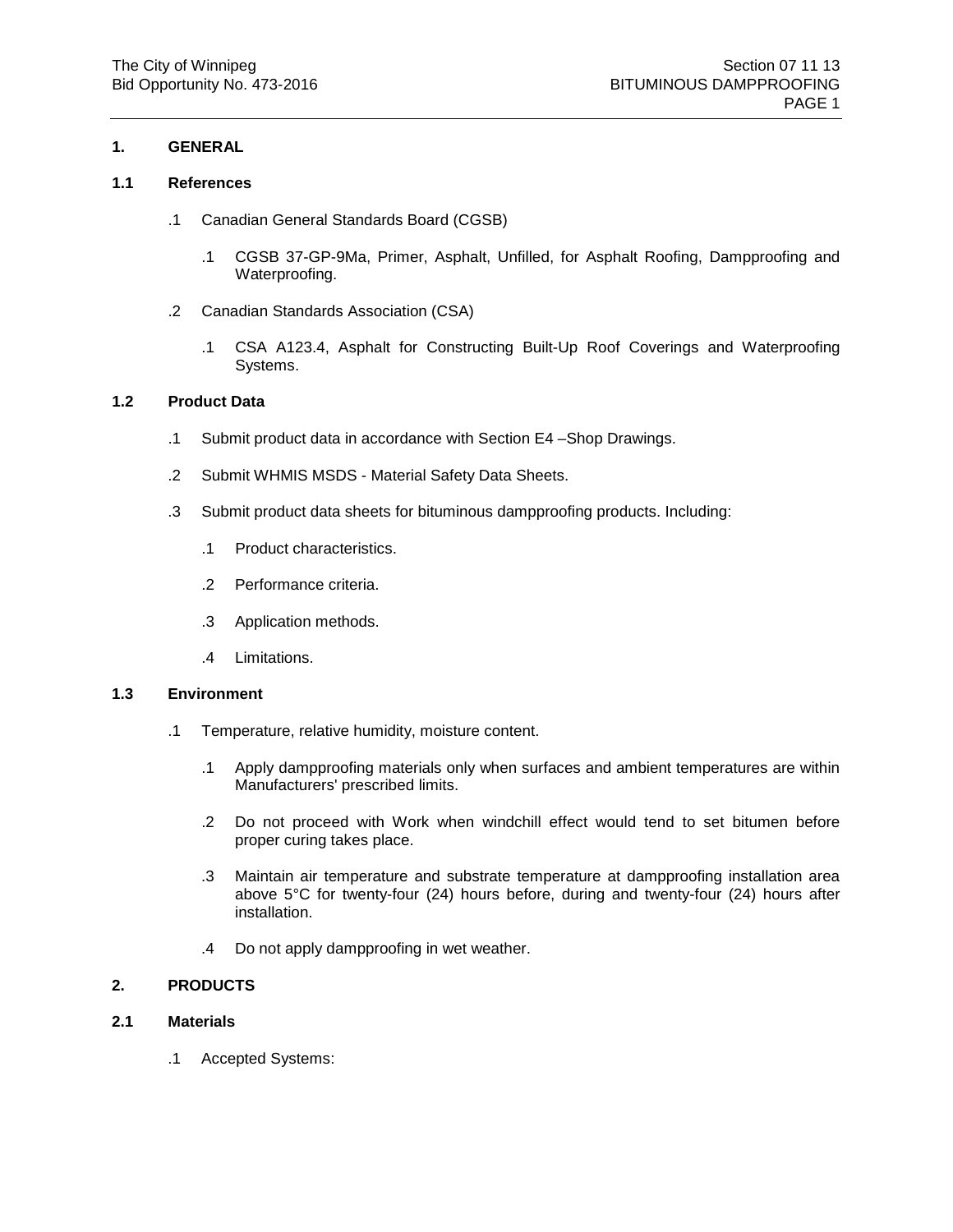- .1 Hydrotech Monolithic Membrane 6125 (MM6125) system as manufactured by American Hydrotech Inc.:
	- .1 Primer: as required by dampproofing manufacturer.
	- .2 Membrane: one (1) 4.8 mm WFT layer.
- .2 Bakor 790-11 system as manufactured by Henry Company:
	- .1 Primer: as required by dampproofing manufacturer.
	- .2 Membrane: one (1) 2.3 mm WFT layer of membrane. Apply reinforcing sheet and embed into first layer of membrane. Apply one (1) additional 3.2 mm WFT layer of membrane over reinforcing sheet.

# **3. EXECUTION**

#### **3.1 Workmanship**

- .1 Keep hot asphalt:
	- .1 Below its flash point.
	- .2 At or below its final blowing temperature.
	- .3 Within its equiviscous temperature range at place of application.

#### **3.2 Preparation**

- .1 As an initial step, clean all surfaces to be dampproofed of any and all deleterious material.
- .2 Inspect all subject surfaces to identify imperfections including, but not limited to, uneven surfaces, joints, cracks, honeycombing, spalls, delaminated areas, exposed reinforcing steel, or any other existing conditions that may affect the performance of the new dampproofing system.
- .3 Repair cracks in concrete using polyurethane or epoxy injection. After injection, remove any related coatings or injection nipples and prepare the surfaces affected.
- .4 Repair other surface imperfections and surface of cracks by chipping out and filling with repair mortar to the satisfaction of the Contract Administrator and the dampproofing materials manufacturer prior to beginning final surface preparation steps.
- .5 Blast clean all surfaces to a dry, roughened texture using approved equipment, materials and methods; while adhering to the dampproofing Manufacturer's requirement and environmental considerations.
- .6 Dampproofing Manufacturer's authorized agent to inspect surfaces to be dampproofed with the Contract Administrator and dampproofing Subcontractor. Provide to the Contract Administrator a written certification from the dampproofing Manufacturer that the surfaces area acceptable for the application of the dampproofing system, and that the proposed dampproofing system is appropriate for the location and required service. Do not apply any dampproofing until the Contract Administrator receives the written certification from the Manufacturer.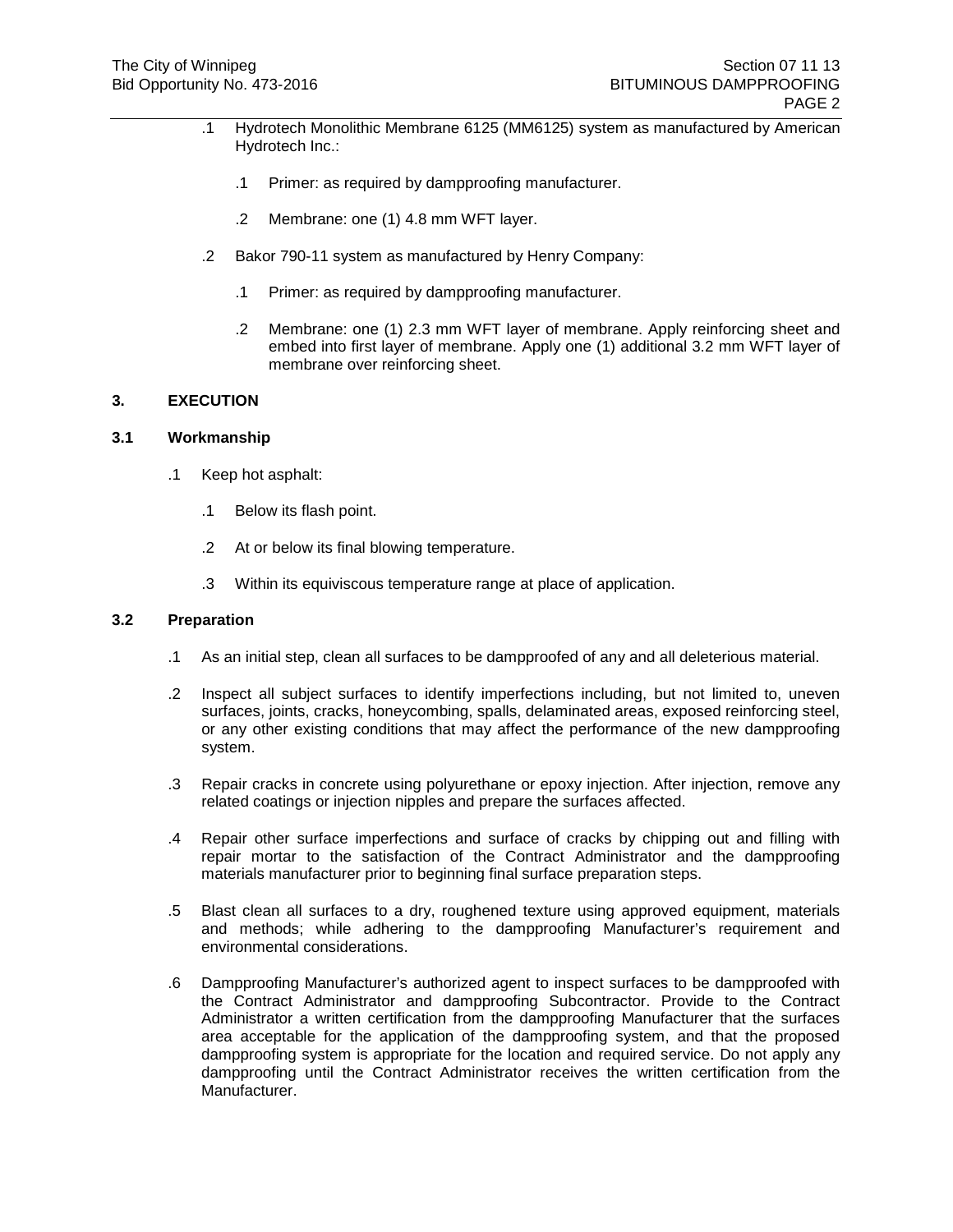# **3.3 Application**

.1 Apply dampproofing only when atmospheric conditions are suitable. Do not apply during rain or when temperatures are below 10°C. Maintain material and substrate temperatures within limits recommended by product Manufacturer. Provide suitable enclosures of areas to be dampproofed if necessary to satisfy the work condition requirements.

#### **3.4 Schedule**

- .1 Apply dampproofing to protect dry and wet areas below grade, including:
	- .1 All around the exterior concrete walls, exterior tops of slabs that are covered by topping and exterior edges of slabs.
- .2 Where dampproofing is discontinued, extend dampproofing 1 m beyond the required location.
- .3 Confirm locations and details with the Contract Administrator prior to proceeding with dampproofing.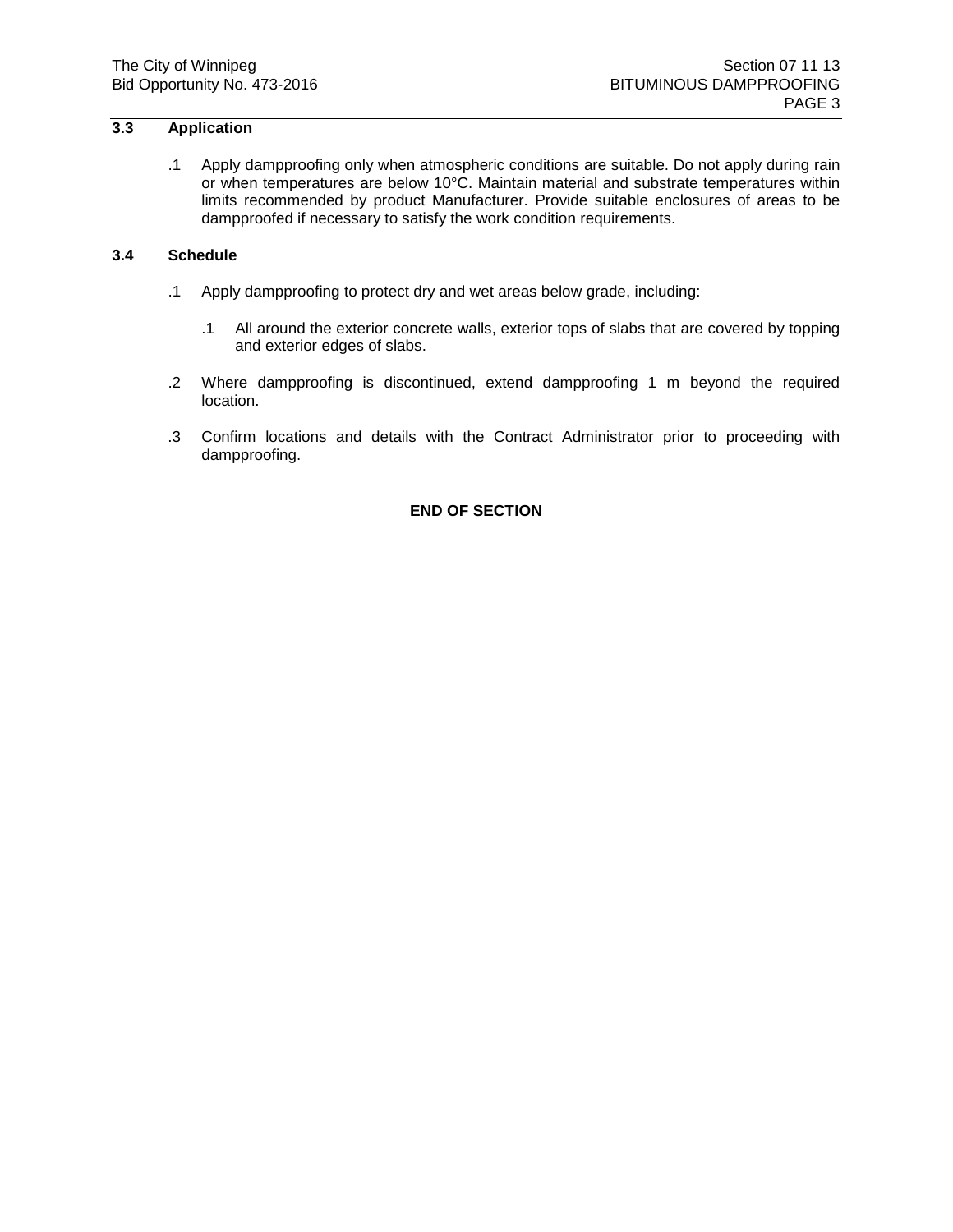#### **1.1 References**

- .1 ASTM International (ASTM)
	- .1 ASTM D2842, Standard Test Method for Water Absorption of Rigid Cellular Plastics
- .2 Canadian General Standards Board (CGSB)
	- .1 CGSB 71-GP-24M, Adhesive, Flexible, for Bonding Cellular Polystyrene Insulation.
- .3 Underwriters Laboratories of Canada (ULC)
	- .1 CAN/ULC-S701- Standard for Thermal Insulation, Polystyrene, Boards and Pipe Covering.

# **1.2 Action and Informational Submittals**

- .1 Product Data:
	- .1 Submit Manufacturer's printed product literature, specifications and data sheet in accordance with Section E4 –Shop Drawings.
	- .2 Submit two (2) copies of WHMIS MSDS Material Safety Data Sheets in accordance with Section E4 –Shop Drawings. Indicate VOC's insulation products and adhesives.
- .2 Manufacturer's Instructions:
	- .1 Submit Manufacturer's installation instructions.

#### **1.3 Quality Assurance**

- .1 Test Reports: certified test reports showing compliance with specified performance characteristics and physical properties.
- .2 Certificates: product certificates signed by manufacturer certifying materials comply with specified performance characteristics and criteria and physical requirements.

#### **2. PRODUCTS**

#### **2.1 Rigid Insulation**

- .1 Masonry Wall Insulation: 100 mm thick rigid insulation CAN/ULC-S701, Type 4 rigid, closed cell type, with integral high density skin, extruded polystyrene insulation, 610 mm wide x 2440 mm long, edge treatment: butt edge and ship lapped.
- .2 Below Topping Insulation: 100 mm thick rigid insulation CAN/ULC-S701, Type 4 rigid, closed cell type, with integral high density skin, extruded polystyrene insulation, 610 mm wide x 2440 mm long, edge treatment: butt edge and ship lapped.
- .3 Below Main Floor Elevation unexposed foundation well insulation: 100 mm thick rigid insulation CAN/ULC-S701, Type 4 rigid, closed cell type, with integral high density skin,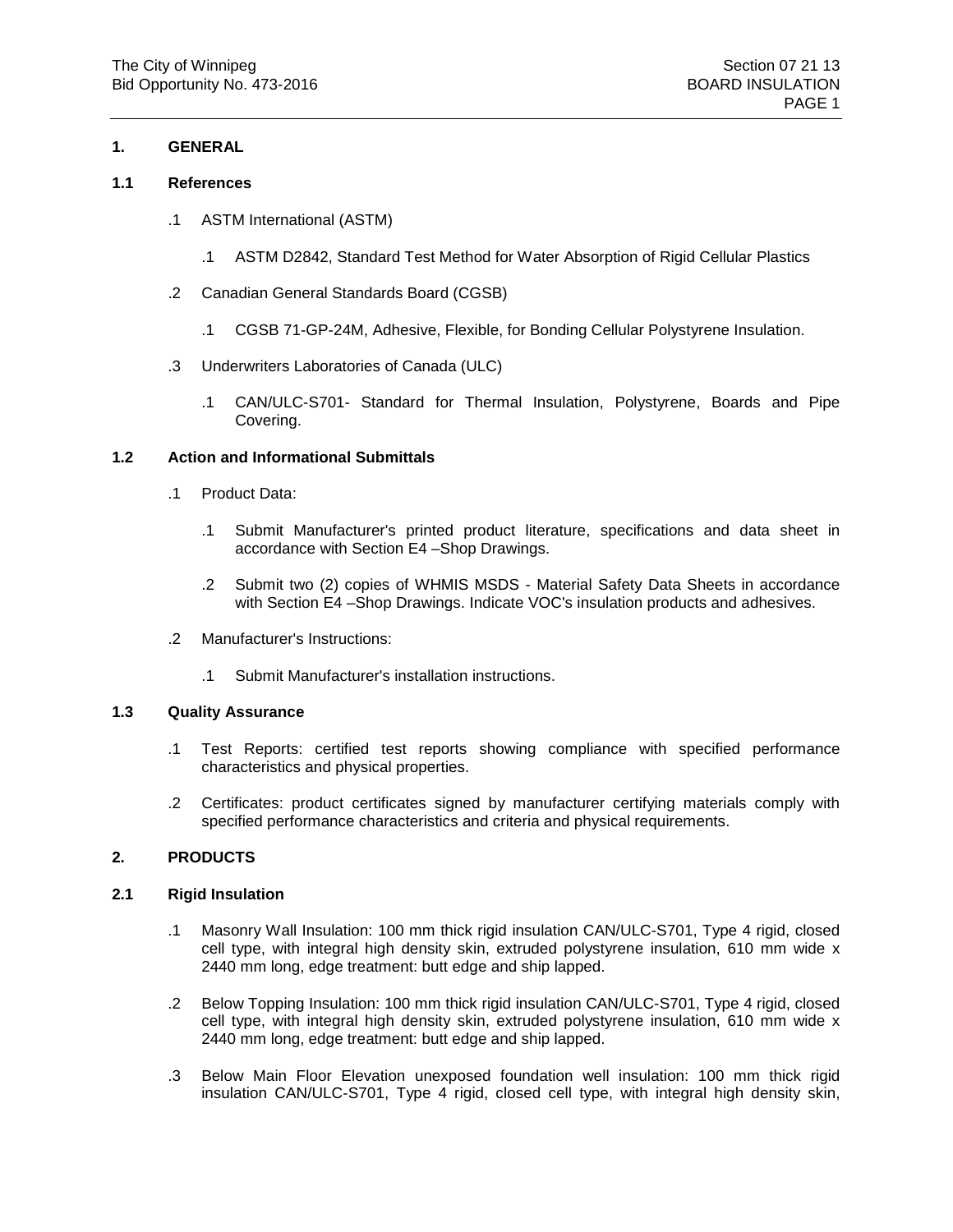extruded polystyrene insulation, 610 mm wide x 2440 mm long, edge treatment: butt edge and ship lapped.

#### **2.2 Exposed Foundation Wall Insulation**

- .1 CFI Panel: 100 mm thick rigid insulation complete with factory applied concrete facing, CAN/ULC-S701, Type 4 rigid closed cell type, extruded polystyrene insulation, 610 mm wide x 1220 mm long; Concrete Faced Insulation (CFI) Wall Panels. These panels are to extend at least 500 mm below finished grade.
- .2 Anchorage: Purpose made galvanized steel securement clips.

#### **2.3 Below Main Floor Elevation Rigid Insulation Anchorage**

.1 Below grade rigid insulation anchorage: Retainer Tee Stud complete with Screws.

# **2.4 Spray Foam Insulation**

.1 Spray Foam Insulation: closed-cell foam with water-resistant outer skin when cured. Low expansion for windows and doors.

#### **3. EXECUTION**

#### **3.1 Workmanship**

- .1 Install insulation after building substrate materials are dry.
- .2 Install insulation to maintain continuity of thermal protection to building elements and spaces.
- .3 Fit insulation tight around electrical boxes, plumbing and heating pipes and ducts, around exterior doors and windows and other protrusions.
- .4 Cut and trim insulation neatly to fit spaces. Butt joints tightly, offset vertical joints. Use only insulation boards free from chipped or broken edges. Use largest possible dimensions to reduce number of joints.
- .5 Offset both vertical and horizontal joints in multiple layer applications.
- .6 Do not enclose insulation until it has been inspected and approved by Contract Administrator.

#### **3.2 Rigid Insulation**

- .1 Apply adhesive to secure above grade rigid insulation to substrate.
- .2 Apply adhesive to secure below grade insulation to substrate and provide mechanical anchorage to substrate utilizing Retainer Tee Stud and related anchors.
- .3 Butt edges and ends tight to adjacent board and protrusions.
- .4 Spray foam voids between rigid insulation sheet joints.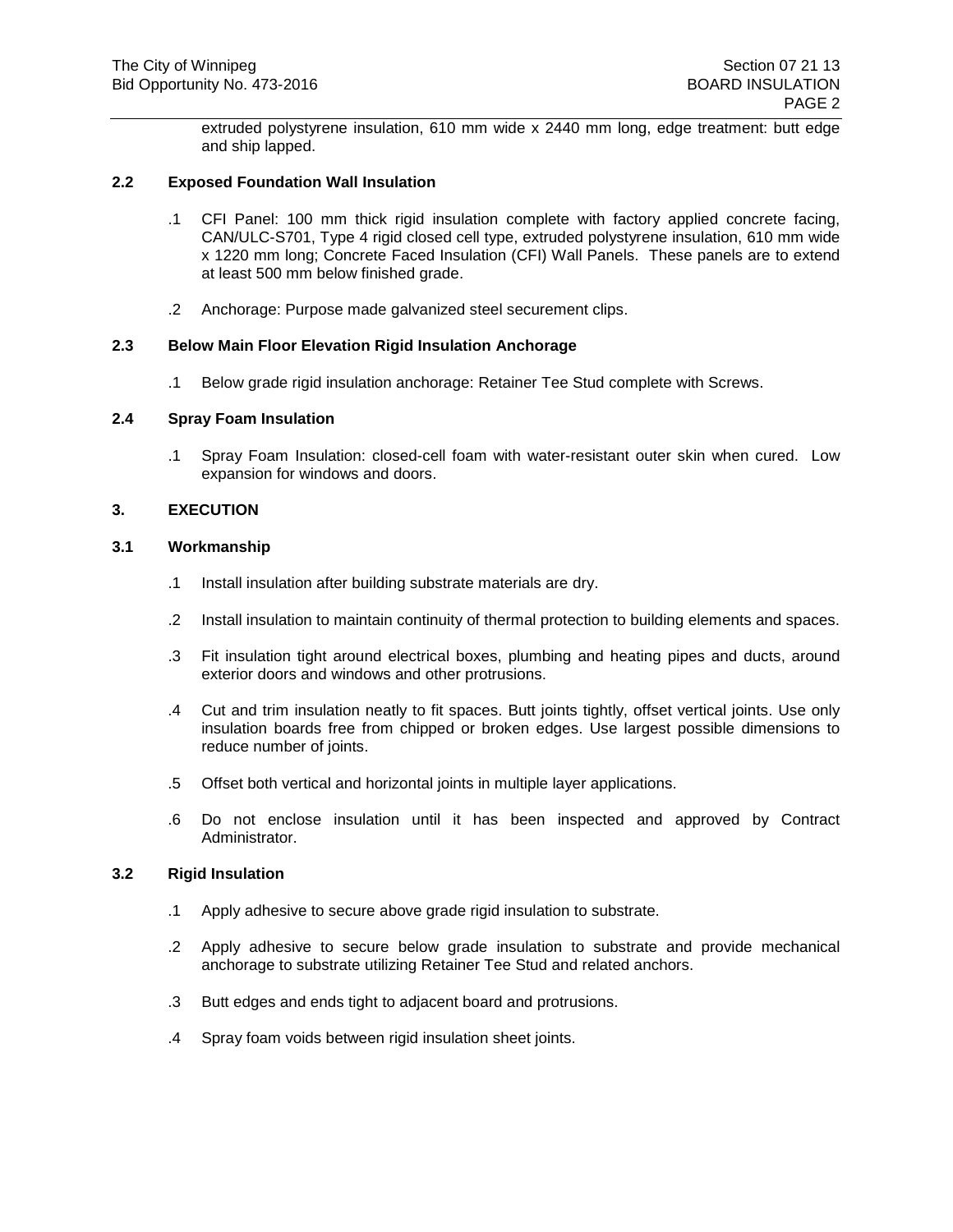# **3.3 Foundation Insulation**

- .1 Install CFI Wall Panels with 1220 mm edge vertical.
- .2 Install purpose made anchors and side flashings.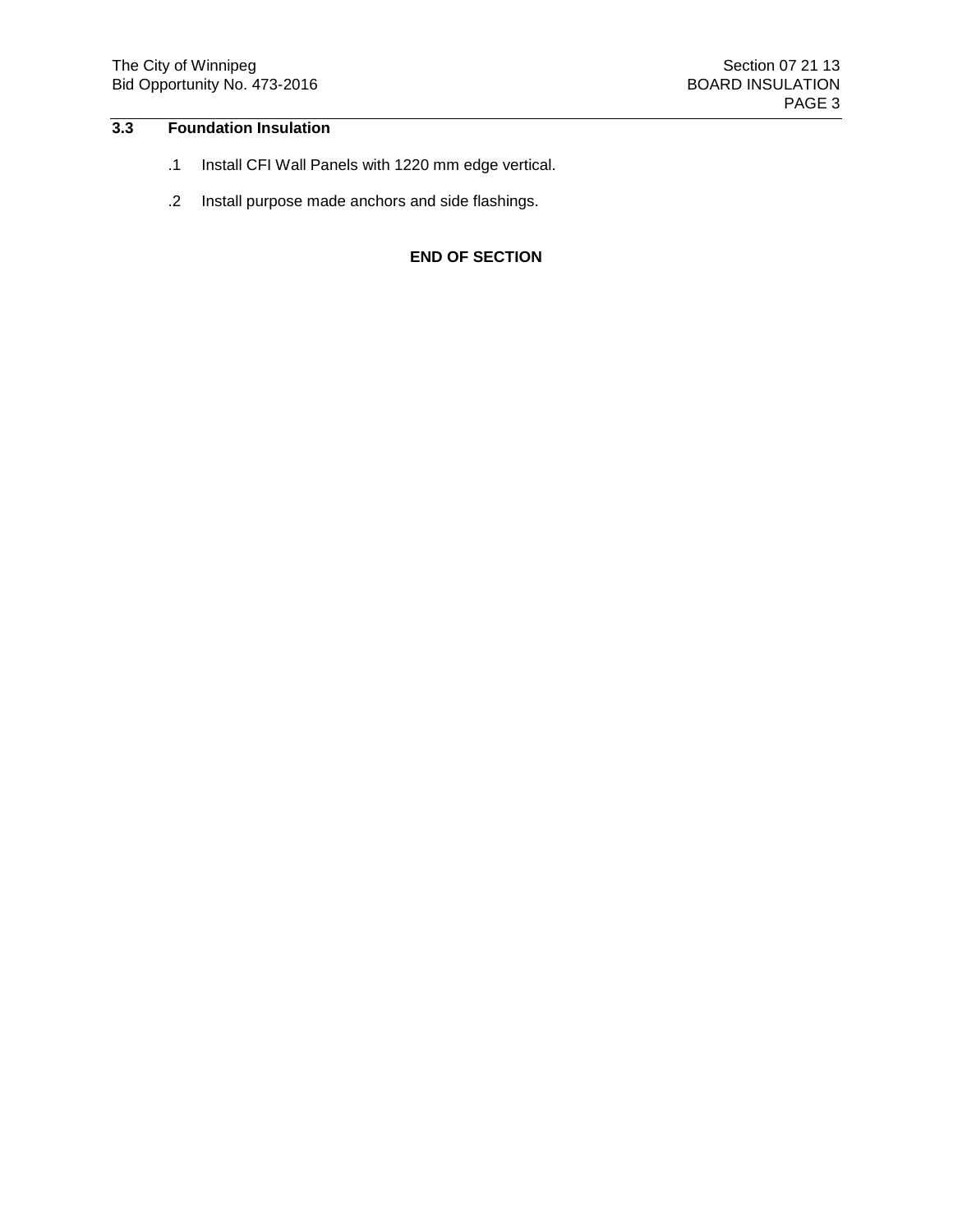### **1.1 References**

- .1 ASTM International (ASTM)
	- .1 ASTM C553, Standard Specification for Mineral Fiber Blanket Thermal Insulation for Commercial and Industrial Applications.
	- .2 ASTM C665, Standard Specification for Mineral-Fiber Blanket Thermal Insulation for Light Frame Construction and Manufactured Housing.
	- .3 ASTM C1320, Standard Practice for Installation of Mineral Fiber Batt and Blanket Thermal Insulation for Light Frame Construction.
- .2 Canadian Standards Association (CSA)
	- .1 CSA B111, Wire Nails, Spikes and Staples.
- .3 Underwriters Laboratories of Canada (ULC)
	- .1 CAN/ULC S702, Standard for Mineral Fiber Thermal Insulation for Buildings.

# **1.2 Action and Informational Submittals**

- .1 Product Data:
	- .1 Submit Manufacturer's printed product literature, specifications and data sheet in accordance with Section E4 –Shop Drawings.
- .2 Manufacturer's Instructions:
	- .1 Submit Manufacturer's installation instructions.

#### **1.3 Quality Assurance**

- .1 Test Reports: certified test reports showing compliance with specified performance characteristics and physical properties.
	- .1 Certificates: product certificates signed by manufacturer certifying materials comply with specified performance characteristics and criteria and physical requirements.

# **2. PRODUCTS**

# **2.1 Insulation**

- .1 Batt and blanket mineral fibre: to ASTM C665.
	- .1 Type: 1.
	- .2 Thickness: as indicated.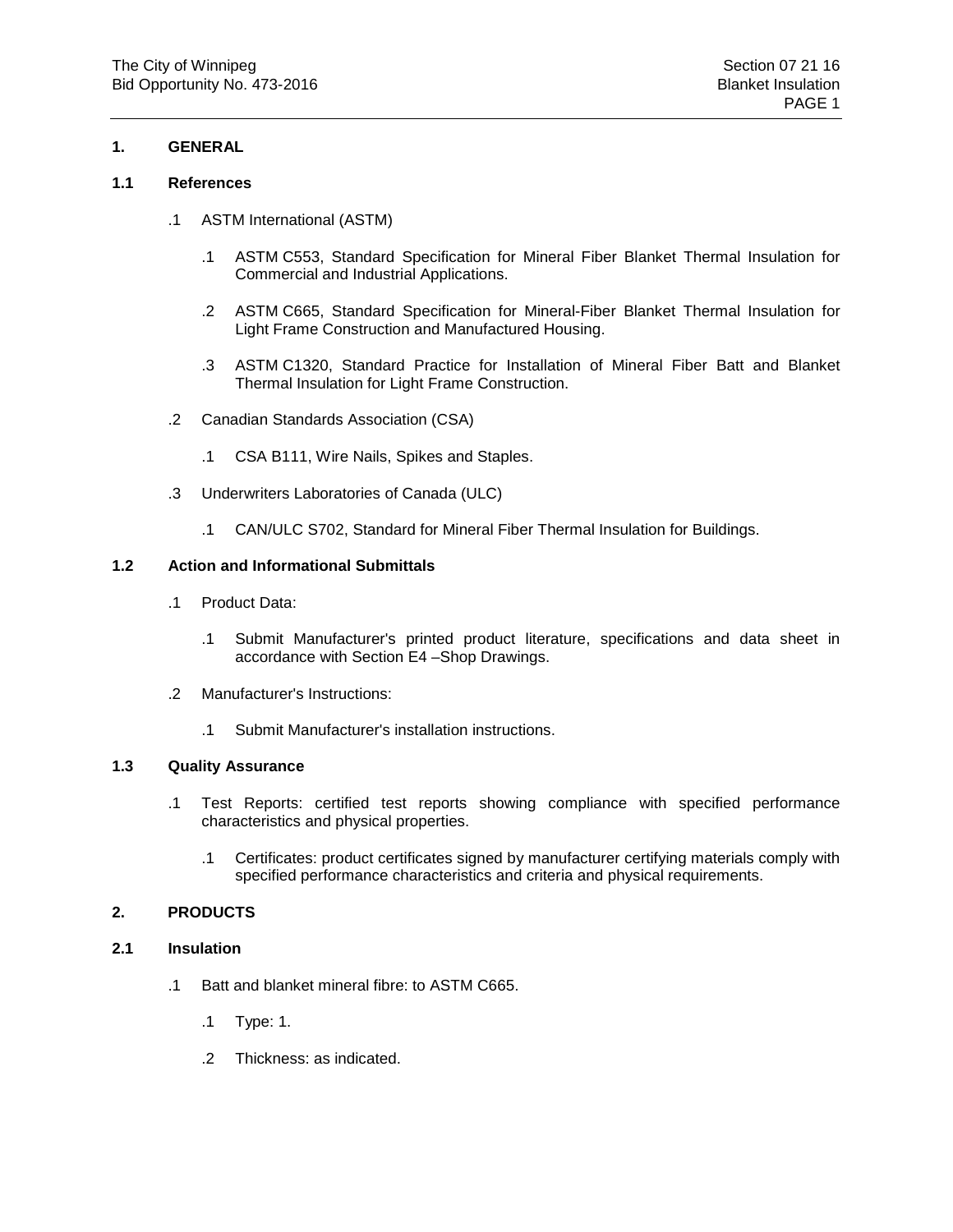### **2.2 Accessories**

- .1 Insulation clips: Impale type, perforated 50 x 50 mm cold rolled carbon steel 0.8 mm thick, adhesive back, spindle of 2.5 mm diameter annealed steel, length to suit insulation, 25 mm diameter washers of self locking type.
- .2 Nails: galvanized steel, length to suit insulation plus 25 mm, to CSA B111.
- .3 Staples: 12 mm minimum leg.
- .4 Tape: as recommended by Manufacturer.

# **3. EXECUTION**

#### **3.1 Insulation Installation**

- .1 Install insulation after building substrate materials are dry.
- .2 Install insulation to maintain continuity of thermal protection to building elements and spaces and to ASTM C1320.
- .3 Fit insulation closely around electrical boxes, pipes, ducts, frames and other objects in or passing through insulation.
- .4 Do not compress insulation to fit into spaces.
- .5 Do not enclose insulation until it has been inspected and approved by Contract Administrator.

# **3.2 Workmanship**

- .1 Install insulation to maintain continuity of thermal protection to building elements and spaces.
- .2 Fit insulation tight to electrical boxes, plumbing and heating pipes and ducts, around external doors and protrusions.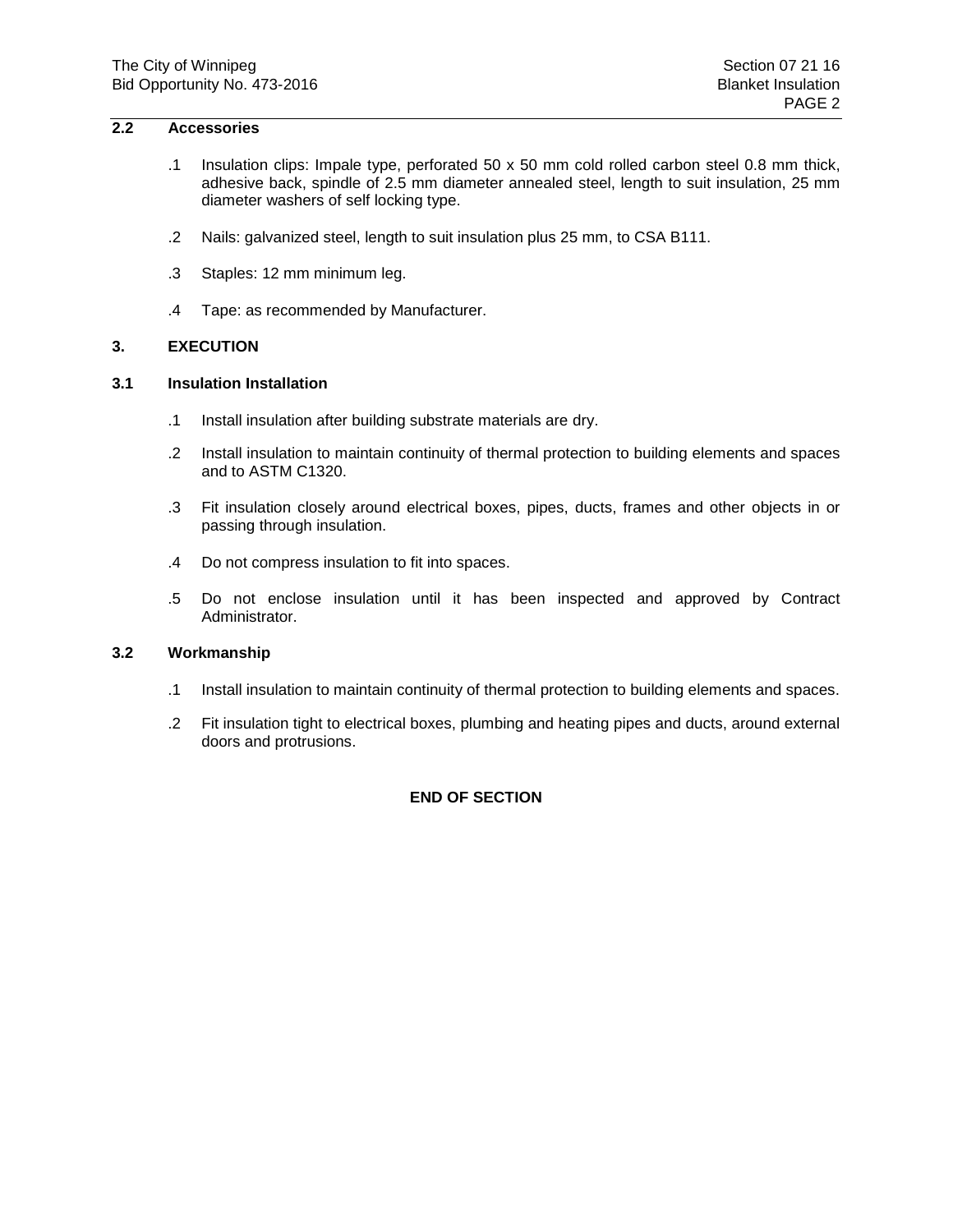#### **1.1 References**

- .1 American Society for Testing and Materials
	- .1 ASTM D412, Standard Test Methods for Vulcanized Rubber and Thermoplastic Elastomers—Tension.
	- .2 ASTM D882, Standard Test Method for Tensile Properties of Thin Plastic Sheeting.
	- .3 ASTM E154/E154M, Standard Test Methods for Water Vapor Retarders Used in Contact with Earth Under Concrete Slabs, on Walls, or as Ground Cover.
	- .4 ASTM D903, Standard Test Method for Peel or Stripping Strength of Adhesive Bonds.
	- .5 ASTM D570, Standard Test Method for Water Absorption of Plastics.
	- .6 ASTM E283-91, Standard Test Method for Determining Rate of Air Leakage Through Exterior Windows, Curtain Walls, and Doors Under Specified Pressure Differences Across the Specimen.
	- .7 ASTM E330-90, Standard Test Method for Structural Performance of Exterior Windows, Doors, Skylights and Curtain Walls by Uniform Static Air Pressure Difference
- .2 Canadian General Standards Board (CGSB)
	- .1 CAN/CGSB-51.34, Vapour Barrier, Polyethylene Sheet, for Use in Building Construction.
	- .2 CAN/CGSB 37-GP-56M, Water Vapour Transmission, Membrane, Modified, Bituminous, Prefabricated, and Reinfroced for Roofing.

#### **1.2 Action and Informational Submittals**

- .1 Provide submittals in accordance with Section E4 –Shop Drawings.
- .2 Product Data:
	- .1 Submit Manufacturer's printed product literature, specifications and datasheet and include:
		- .1 Product characteristics.
		- .2 Performance criteria.
		- .3 Limitations.
- .3 Submit two (2) copies of Workplace Hazardous Materials Information System (WHMIS) Material Safety Data Sheets (MSDS).
- .4 Quality assurance submittals: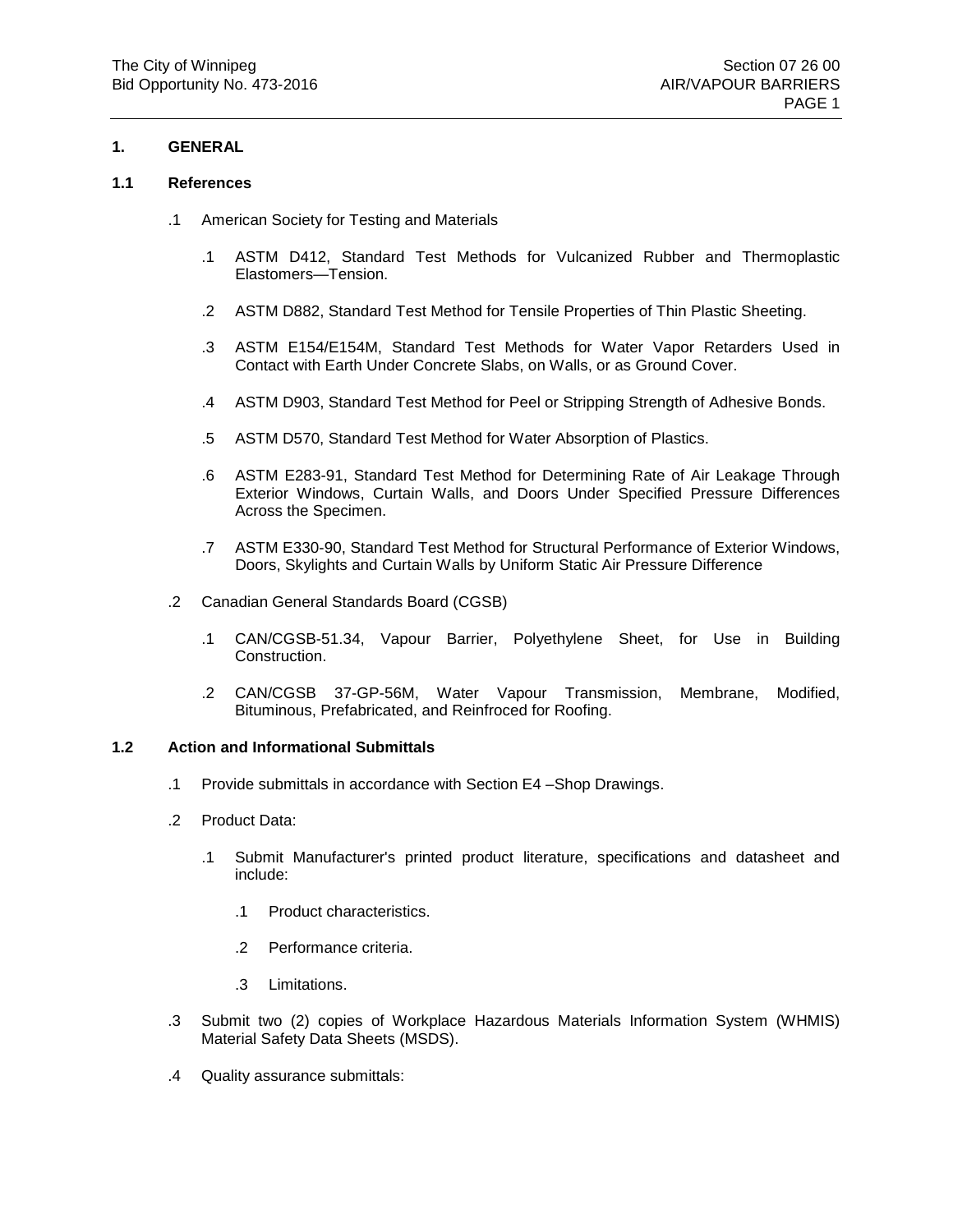- .1 Certificates: submit certificates signed by manufacturer certifying that materials comply with specified performance characteristics and physical properties.
- .2 Instructions: submit Manufacturer's installation instructions and comply with written recommendations or specifications, including product technical bulletins, handling, storage and installation instructions, and datasheet.

### **2. PRODUCTS**

#### **2.1 Sheet Vapour Barrier**

- .1 Polyethylene film: to CAN/CGSB-51.34, 0.15 mm thick.
- .2 Air/Vapour Membrane: to CAN/CGSB 37-GP-56M) SBS modified bitumen, self-adhering sheet membrane 1.0 mm thick.
- .3 Through-wall Flashing Membrane: to CAN/CGSB 37-GP-56M SBS modified bitumen, self-adhering sheet membrane 1.0 mm thick.
- .4 Roof Underlay Self-Adhesive membrane complete with silicone treated release sheet, 1.0 mm thick, non-slip surface
- .5 Below Slab Vapour Barrier 0.38 mm thick (15 mil) by Stego Industries.
	- .1 Seam Tape for Slab on grade: Stego Tape by Stego Industries
	- .2 Mastic for all types: Stego Mastic by Stego Industries.
	- .3 Termination Bar: Stego 'Term' Bar by Stego Indusries.

#### **2.2 Accessories**

- .1 Joint sealing tape: air resistant pressure sensitive adhesive tape, type recommended by air/vapour barrier manufacturer, 50 mm wide for lap joints and perimeter seals, 25 mm wide elsewhere.
- .2 Sealant: compatible with air/vapour barrier materials, recommended by air/vapour barrier manufacturer.
- .3 Staples: minimum 6 mm leg.
- .4 Moulded box vapour retarder: factory-moulded polyethylene box for use with recessed electric switch and outlet device boxes.

#### **2.3 Adhesives**

.1 Adhesive: type recommended by air/vapour barrier manufacturer.

# **3. EXECUTION**

### **3.1 Installation – Air/Vapour Barrier**

.1 Ensure services are installed and inspected prior to installation of air/vapour barrier.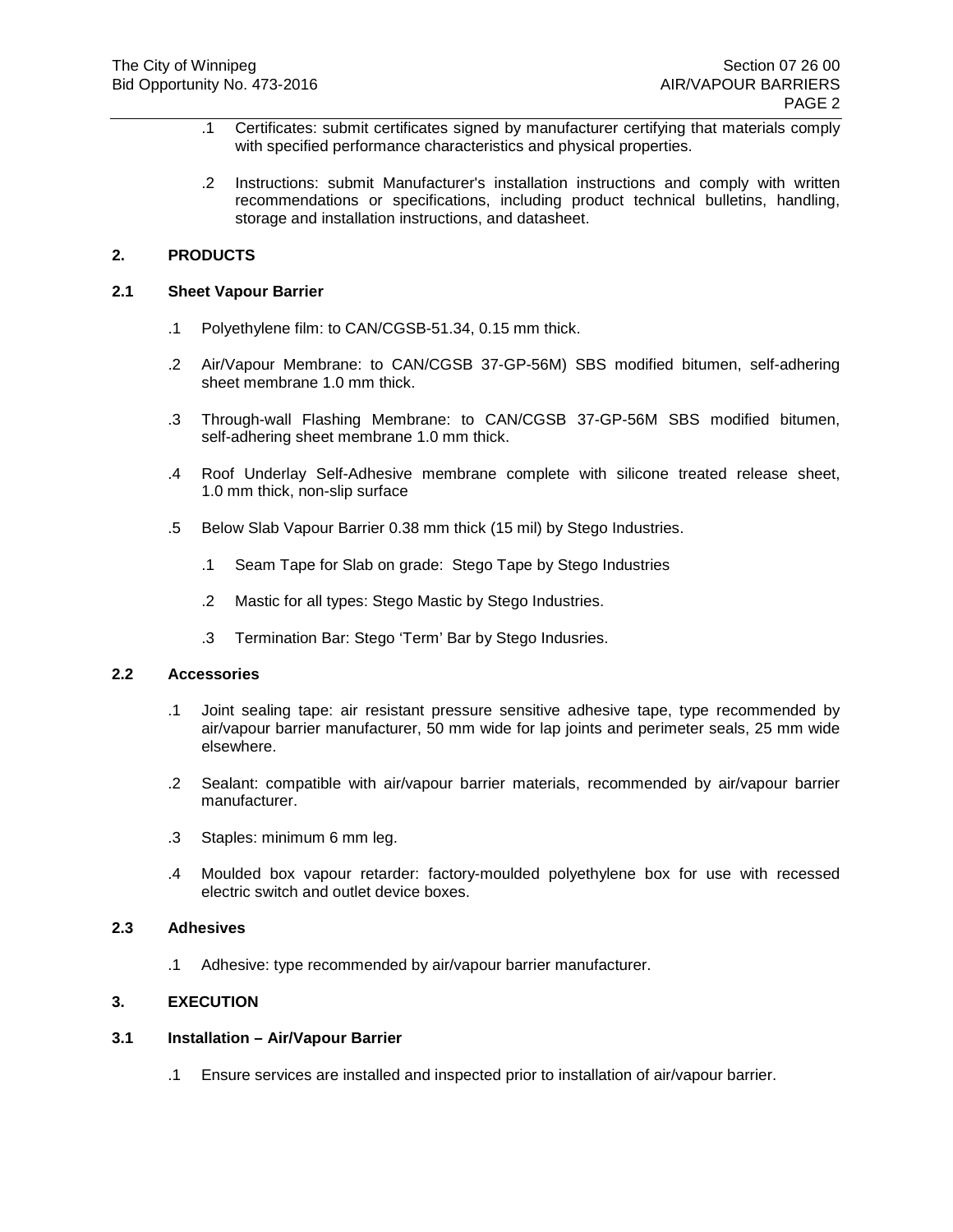- .2 Install sheet air/vapour barrier on warm side of exterior assemblies to form continuous air/vapour barrier.
- .3 Use sheets of largest practical size to minimize joints.
- .4 Inspect for continuity. Repair punctures and tears with sealing tape before work is concealed.
- .5 Install air/vapour barrier prior to installation of doors, windows, and mechanical louvers.
- .6 Start air/vapour barrier installation at a building corner, leaving 150 mm to 300 mm or air/vapour barrier extended beyond corner to overlap.
- .7 Install air/vapour barrier in a horizontal manner starting at the lower portion of the wall surface with subsequent layers installed in shingling manner to overlap lower layers. Maintain air/vapour barrier plumb and level.
- .8 Door openings and wall penetrations: Extend air/vapour barrier completely over openings.
- .9 Extend and lap to air/vapour barrier at ceiling to maintain building envelope.
- .10 Extend and lap to dampproofing to maintain building envelope.

#### **3.2 Installation – Through Wall Flashing**

- .1 Install Through Wall Flashing to lap air/vapour barrier and metal flashing material.
- .2 Install continuous sealant at discontinuous edges of Through Wall Flashing.

#### **3.3 Perimeter Seals**

- .1 Seal perimeter of sheet vapour barrier as follows:
	- .1 Apply continuous bead of sealant to substrate at perimeter of sheets.
	- .2 Lap sheet over sealant and press into sealant bead.
	- .3 Install staples through lapped sheets at sealant bead into wood substrate.
	- .4 Ensure that no gaps exist in sealant bead. Smooth out folds and ripples occurring in sheet over sealant.

#### **3.4 Lap Joint Seals**

- .1 Seal lap joints of sheet vapour barrier as follows:
	- .1 Attach first sheet to substrate.
	- .2 Apply continuous bead of sealant over solid backing at joint.
	- .3 Lap adjoining sheet minimum 150 mm and press into sealant bead.
	- .4 Install staples through lapped sheets at sealant bead into wood substrate.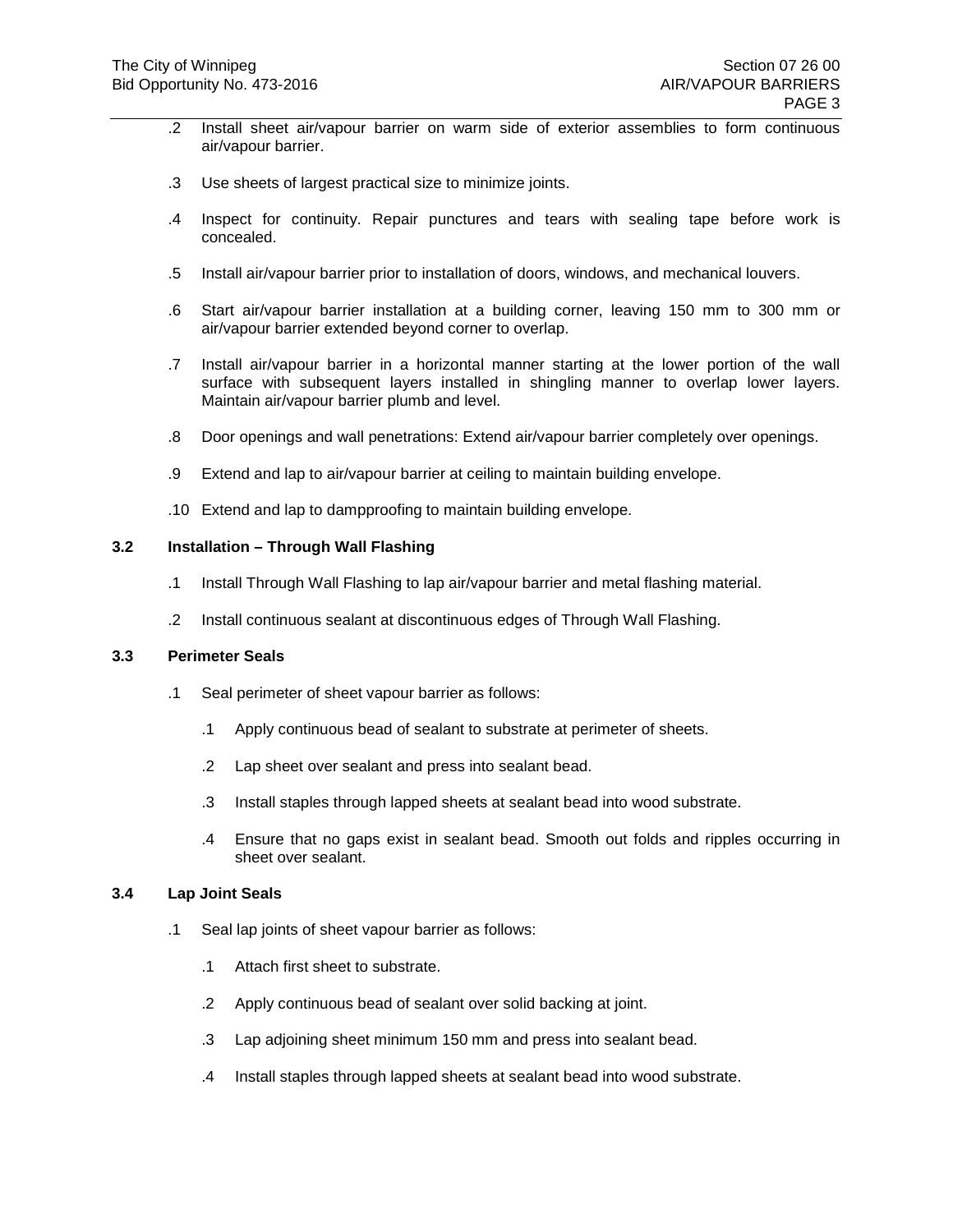.5 Ensure that no gaps exist in sealant bead. Smooth out folds and ripples occurring in sheet over sealant.

### **3.5 Electrical Boxes**

- .1 Seal electrical switch and outlet device boxes that penetrate vapour barrier as follows:
	- .1 Install moulded box vapour retarder or wrap boxes with film sheet providing minimum 300 mm perimeter lap flange.
	- .2 Apply sealant to seal edges of flange to main vapour barrier and seal wiring penetrations through box cover.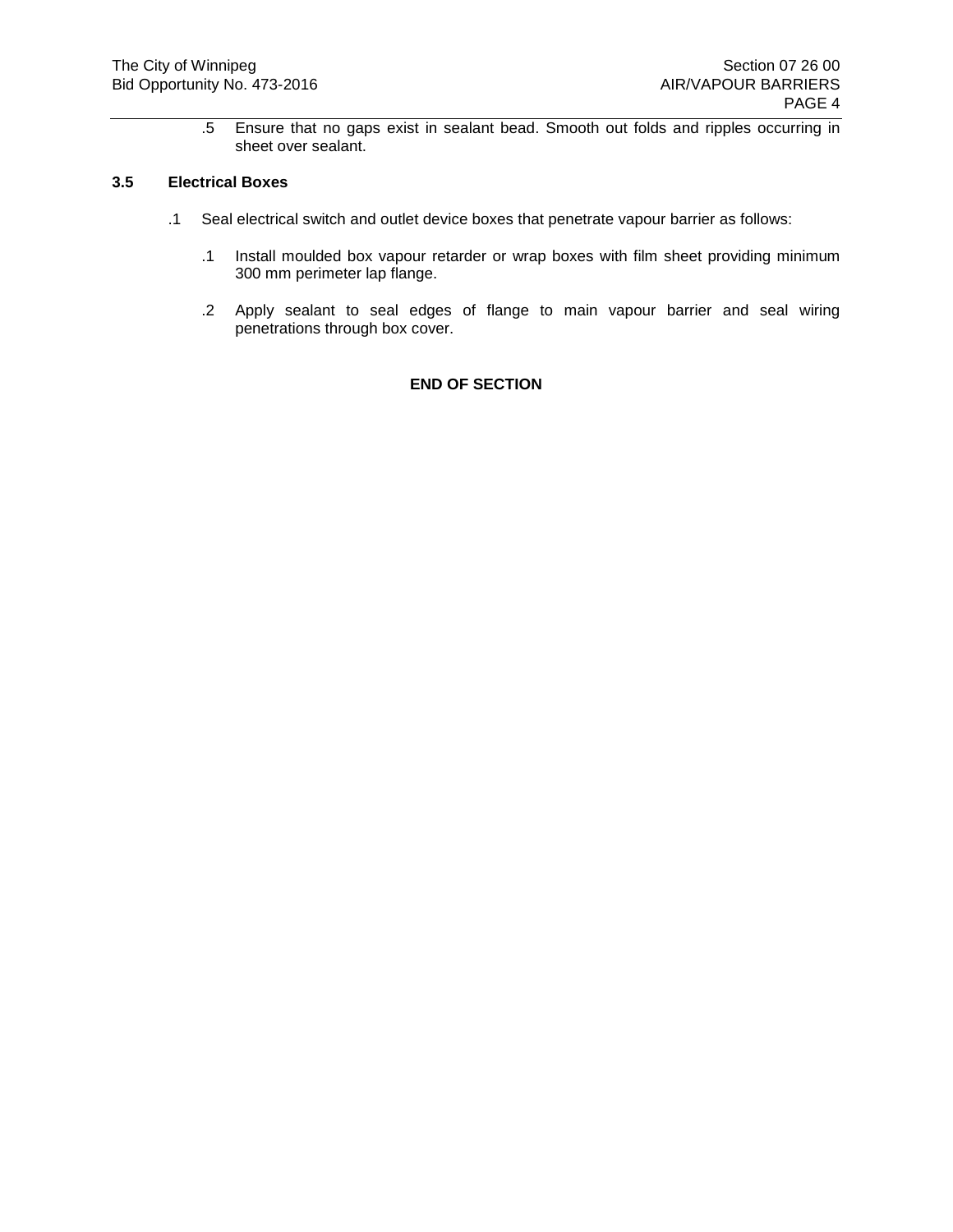#### **1.1 Reference Standards**

- .1 American National Standards Institute (ANSI)/ American Society of Mechanical Engineers (ASME).
	- .1 ANSI/ASME B18.6.3, Machine Screws, Tapping Screws, and Metallic Drive Screws (Inch Series).
- .2 ASTM International (ASTM).
	- .1 ASTM A653/A653M, Standard Specification for Steel Sheet, Zinc-Coated (Galvanized) or Zinc-Iron Alloy-Coated (Galvannealed) by the Hot-Dip Process.
	- .2 ASTM D2369, Standard Test Method for Volatile Content of Coatings.
	- .3 ASTM D2832, Standard Guide for Determining Volatile and Nonvolatile Content of Paint and Related Coatings.
	- .4 ASTM D5116, Standard Guide For Small-Scale Environmental Chamber Determinations of Organic Emissions From Indoor Materials/Products.
- .3 Canadian General Standards Board (CGSB).
	- .1 CAN/CGSB 51.32, Sheathing, Membrane, Breather Type.
- .4 Canadian Sheet Steel Building Institute (CSSBI)
	- .1 CSSBI 20M, Standard for Sheet Steel Cladding for Architectural, Industrial and Commercial Building Applications.
	- .2 CSSBI S8, Quality and Performance Specification for Prefinished Sheet Steel Used for Building Products.
- .5 Canadian Standards Association (CSA).
	- .1 CSA B111, Wire Nails, Spikes and Staples.

# **1.2 Action and Informational Submittals**

- .1 Product data: submit Manufacturer's printed product literature, specifications and data sheet in accordance with Section E4 –Shop Drawings.
- .2 Submit two (2) copies of WHMIS MSDS Material Safety Data Sheets. Indicate VOC's for caulking materials during application and curing.
- .3 Shop Drawings:
	- .1 Submit Shop Drawings in accordance with Section E4 –Shop Drawings.
	- .2 Indicate dimensions, profiles, attachment methods, schedule of wall elevations, trim and closure pieces, soffits, fascia, metal furring, and related work.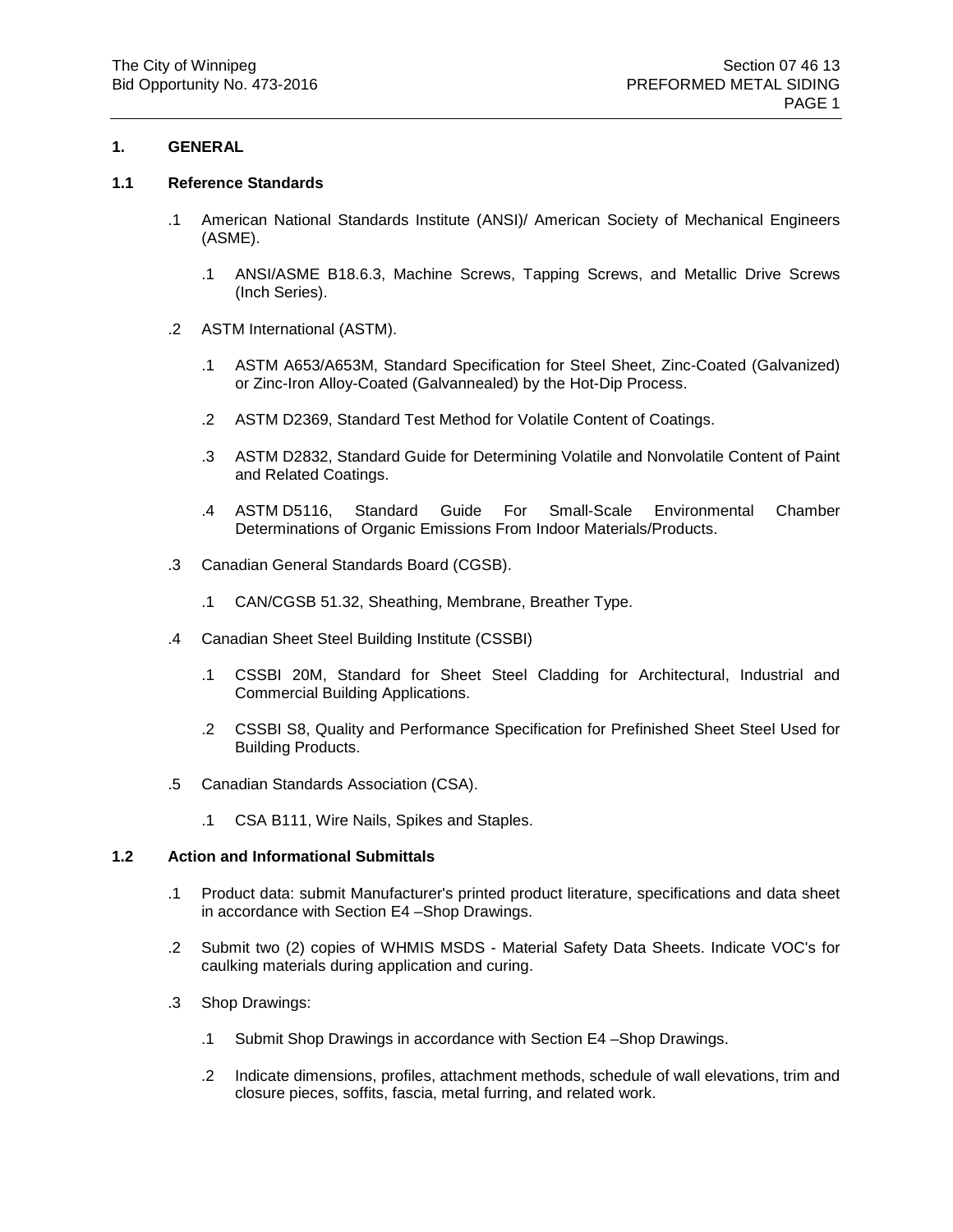#### .4 Samples:

- .1 Submit samples in accordance with Section E4 –Shop Drawings.
- .2 Submit 100 mm x 100 mm colour samples for pre-finished sheet metal liner panel. Colours to be custom colours and be coordinated with Contract Administrator prior to submitting Shop Drawings.
- .3 Submit five (5) screws for each colour of pre-finished sheet metal cladding and sheet metal liner panel.
- .5 Manufacturer's Instructions:
	- .1 Submit Manufacturer's installation instructions.

#### **2. PRODUCTS**

# **2.1 Steel Cladding and Components**

- .1 Metal Liner Panel: factory pre-finished Diamond Rib DR762 0.50mm thick, finish Silicone Modified Polyester (SMP), colour chosen from manufacturer standard colour chart. Front and back sides factory pre-finished in (SMP) coating.
- .2 Metal Fascia Cladding: factory pre-finished CL 308, 0.8 mm thick, finish Silicone Modified Polyester (SMP), colour chosen from manufacturer standard colour chart. Front and back sides factory pre-finished in (SMP) coating.
- .3 Fabricate all components of the system in the factory, ready for field installation.
- .4 Provide liner and cladding and all accessories in longest practicable length to minimize field lapping of joints.
- .5 Form sections square, true and accurate to size, free from distortion, and other defects detrimental to appearance or performance.
- .6 Backpaint flashing with bituminous paint where expected to be in contact with cementitious materials or dissimilar metals.

#### **2.2 Accessories**

- .1 Exposed trim: inside corners, outside corners, cap strip, drip cap, undersill trim, starter strip and window/door trim of same material, colour and gloss as cladding, with fastener holes pre-punched.
- .2 Rubber-asphalt sealing compound.
- .3 Bituminous paint: acid and alkali resistant type; black colour.

### **2.3 Fasteners**

- .1 Nails: CSA B111.
- .2 Screws: ANSI B18.6.3. Purpose made, factory pre-finished, galvanized fastener complete with nylon washer. Fastener colour to match cladding and liner panel to which it is attached.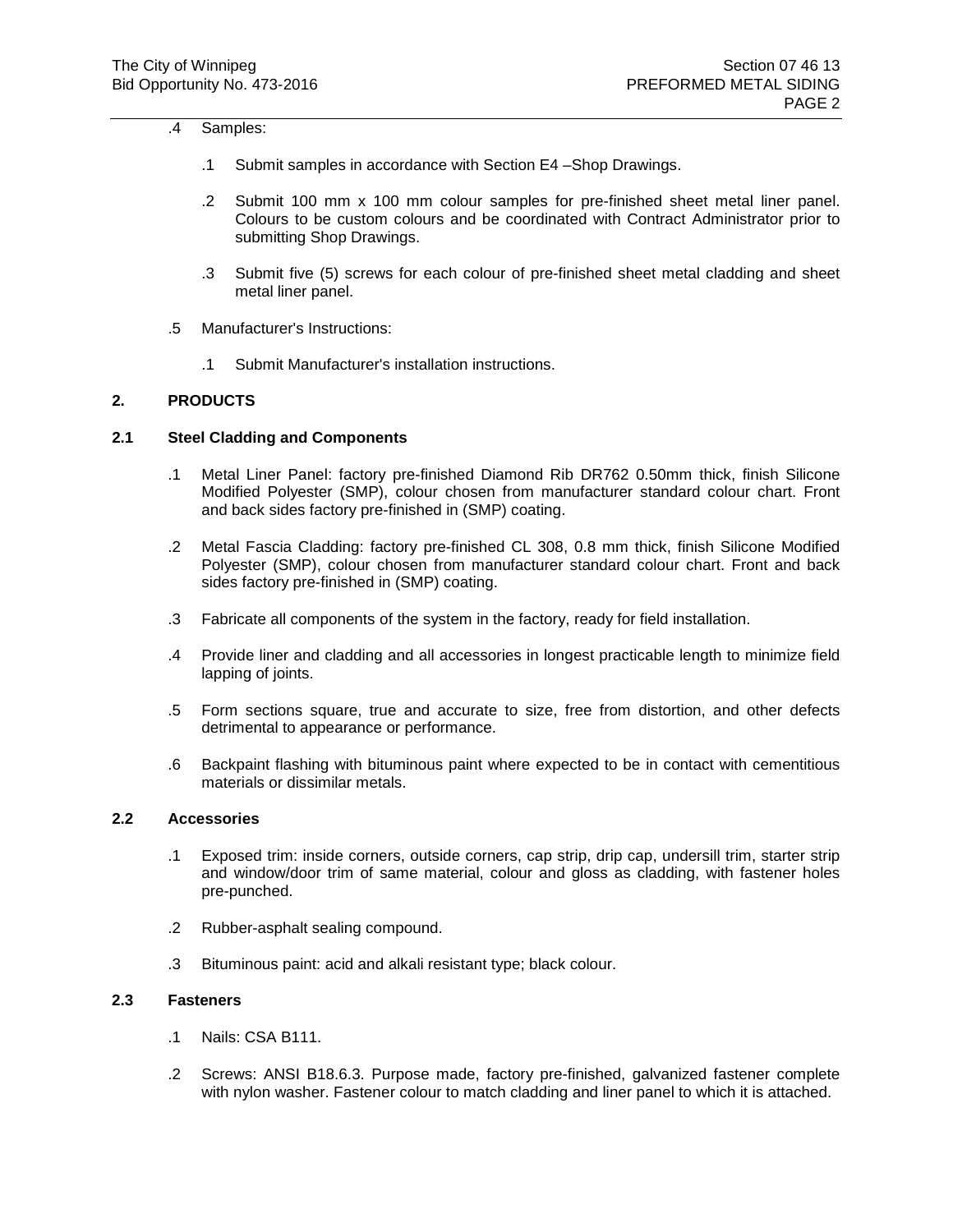# **3. EXECUTION**

#### **3.1 Installation**

- .1 Install cladding in accordance with CGSB 93.5, and Manufacturer's written instructions.
- .2 Install one (1) layer exterior wall sheathing paper horizontally by stapling lapping edges 150 mm.
- .3 Install continuous starter strips, inside and outside corners, edgings, soffit, drip, cap, sill and window/door opening flashings as indicated.
- .4 Install outside corners, fillers and closure strips with carefully formed and profiled work.
- .5 Install soffit and fascia cladding as indicated.
- .6 Maintain joints in exterior cladding, true to line, tight fitting, hairline joints.
- .7 Attach components in manner not restricting thermal movement.
- .8 Caulk junctions with adjoining work with sealant. Do Work in accordance with Section 07 92 00 - Joint Sealants.
- .9 Interlock liner side joints and seal with butyl caulking.

# **3.2 Field Touch-up and Cleaning**

- .1 Touch-up minor paint abrasions with touch-up paint.
- .2 Clean cladding by dry wiping.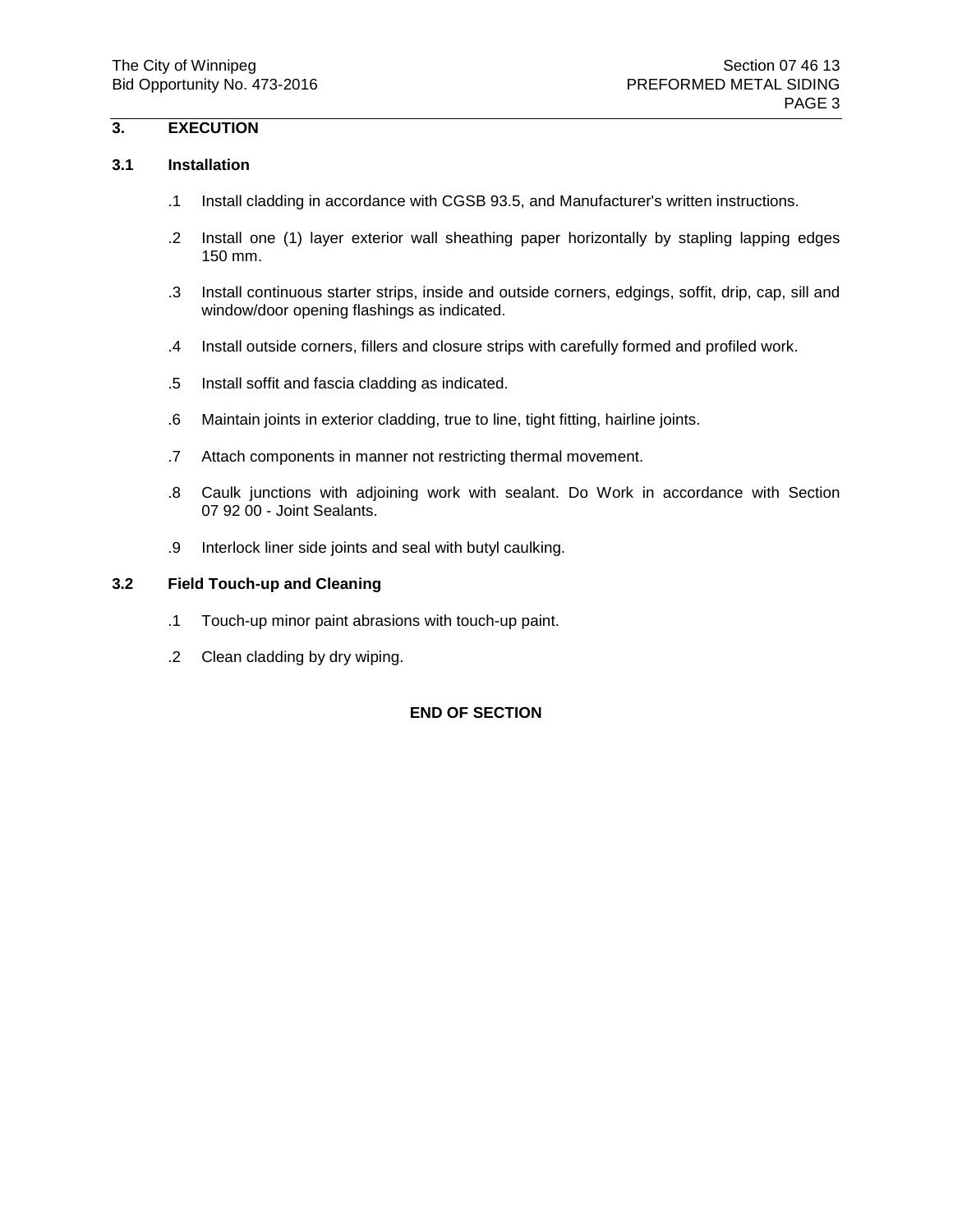#### **1.1 Reference Standards**

- .1 ASTM International (ASTM)
	- .1 ASTM A653/A653M, Standard Specification for Steel Sheet, Zinc-Coated (Galvanized) or Zinc-Iron Alloy-Coated (Galvannealed) by the Hot-Dip Process.
	- .2 ASTM D4586/D456M, Standard Specification for Asphalt Roof Cement, Asbestos free.
- .2 Canadian Roofing Contractors' Association (CRCA)
	- .1 CRCA Roofing Specifications.
- .3 Canadian General Standards Board (CGSB)
	- .1 CAN/CGSB-51.32, Sheathing, Membrane, Breather Type.
- .4 Canadian Sheet Steel Building Institute (CSSBI)
	- .1 CSSBI 20M, Standard for Sheet Steel Cladding for Architectural, Industrial and Commercial Building Applications.
	- .2 CSSBI S8, Quality and Performance Specification for Prefinished Sheet Steel Used for Building Products.
- .5 Canadian Standards Association (CSA)
	- .1 CSA A123.3, Asphalt Saturated Organic Roofing Felt.
- .6 Aluminum Association
	- .1 AA ASM-35, Specifications for Aluminum Sheet Metal Work in Building Construction.

#### **1.2 Action and Informational Submittals**

- .1 Submit in accordance with Section E4 –Shop Drawings.
- .2 Product Data:
	- .1 Submit Manufacturer's instructions, printed product literature and data sheets for sheet metal roofing and include product characteristics, performance criteria, physical size, finish and limitations.
	- .2 Proof of Manufacturer's CCMC listing and listing number.
	- .3 Submit two (2) copies of WHMIS MSDS.
- .3 Shop Drawings:
	- .1 Submit Drawings stamped and signed by Professional Engineer registered or licensed in Province of Manitoba.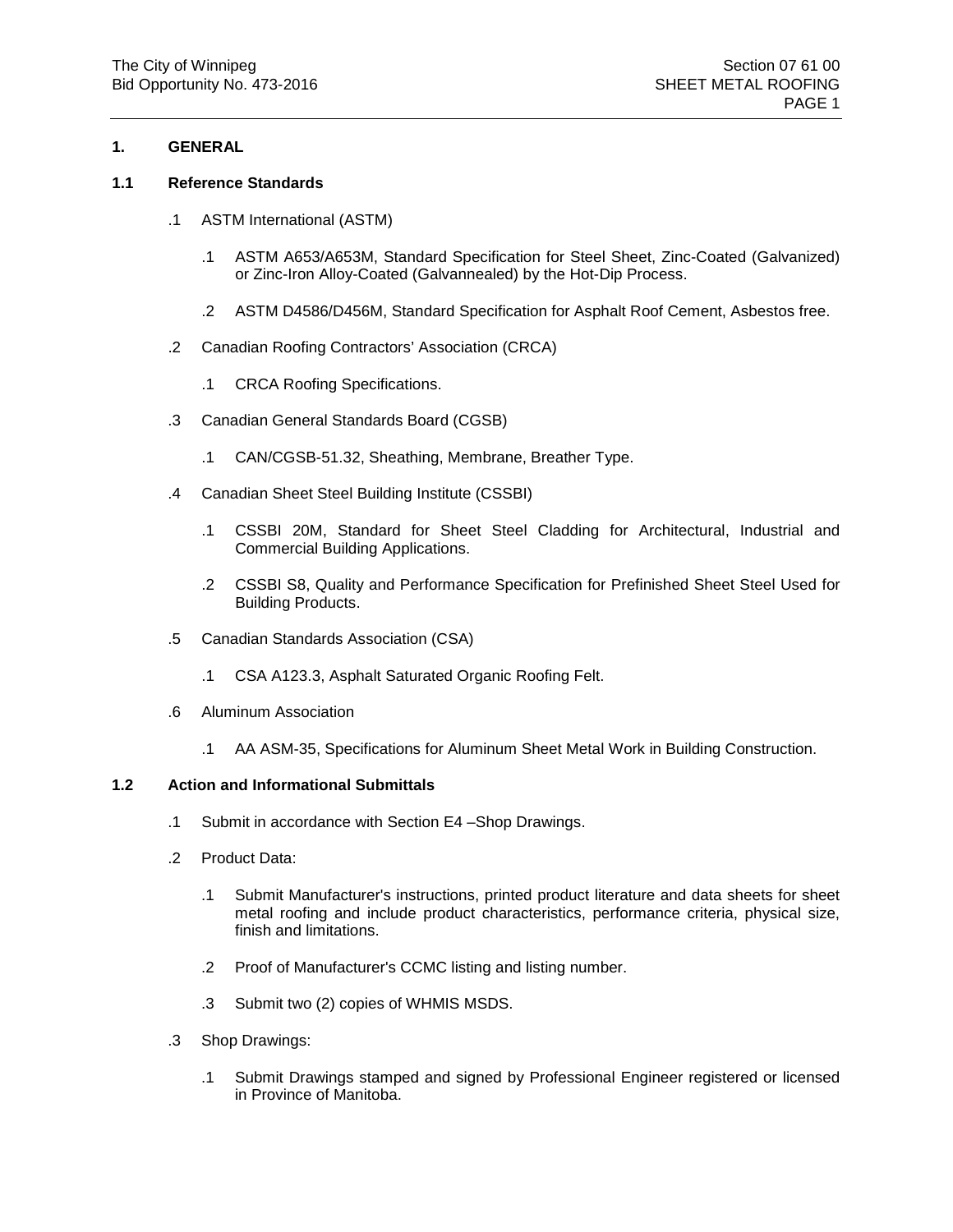- .2 Clearly indicate profiles, sizes, connections, attachments, reinforcing, anchorage, size, snow fence and type of fasteners and accessories.
- .3 Indicate arrangements of sheets and joints, types and locations of fasteners and special shapes and relationship of panels to structural truss layout, location, design and installation details for snow and ice retention system, and any requirements for additional support of roof panels where snow and ice retention system will be installed.
- .4 Clearly indicate design brief on Shop Drawings.
- .4 Samples:
	- .1 Submit duplicate 300 x 300 mm samples of each sheet metal material.
	- .2 Submit colour samples of the snow and ice fence.
	- .3 Submit samples of fasteners.
- .5 Maintenance Data:
	- .1 Provide operation and maintenance data for Sheet Metal Roofing for incorporation into maintenance manual specified in Section 01 78 00 – Closeout Submittals.

# **1.3 Warranty**

- .1 For sheet metal roofing and the snow and ice retention system the twelve (12) months warranty period is extended as follows:
	- .1 Twenty-four (24) month warranty for the sheet metal roofing in accordance with Canadian Roofing Contractors Association (CRCA) recommendations covering material, roof leaks, and installation workmanship.
	- .2 Sixty (60) month warranty for the snow and ice retention system with liability insurance against system failure.

# **2. PRODUCTS**

#### **2.1 Sheet Metal Roofing**

- .1 Design Standard standing seam roof: with snap-on cap and ribs at 400 mm centre to centre. Minimum 0.61 mm thick (24 gauge) pre-finished steel panels, top coat colour to be Silicone Modified Polyester (SMP). Front and back sides factory pre-finished in SMP system coating.
- .2 Snow fence: pre-finished galvanized to match pre-finished galvanized roof metal.
- .3 Pre-finished galvanized metal fascia, gutters and downspouts: minimum 0.46 mm thick (26 gauge) with Z275 zinc coating; pre-finished topcoat a. Colour selected by Contract Administrator from Manufacturer's standard range.
- .4 Pre-finished aluminum vented soffit: SP-600 Vented, 410 mm (16 inch). Colour to be White Semi Gloss.
- .5 Pre-finished aluminum solid soffit: SP-600 Solid, 410 mm (16 inch). Colour to be White Semi Gloss.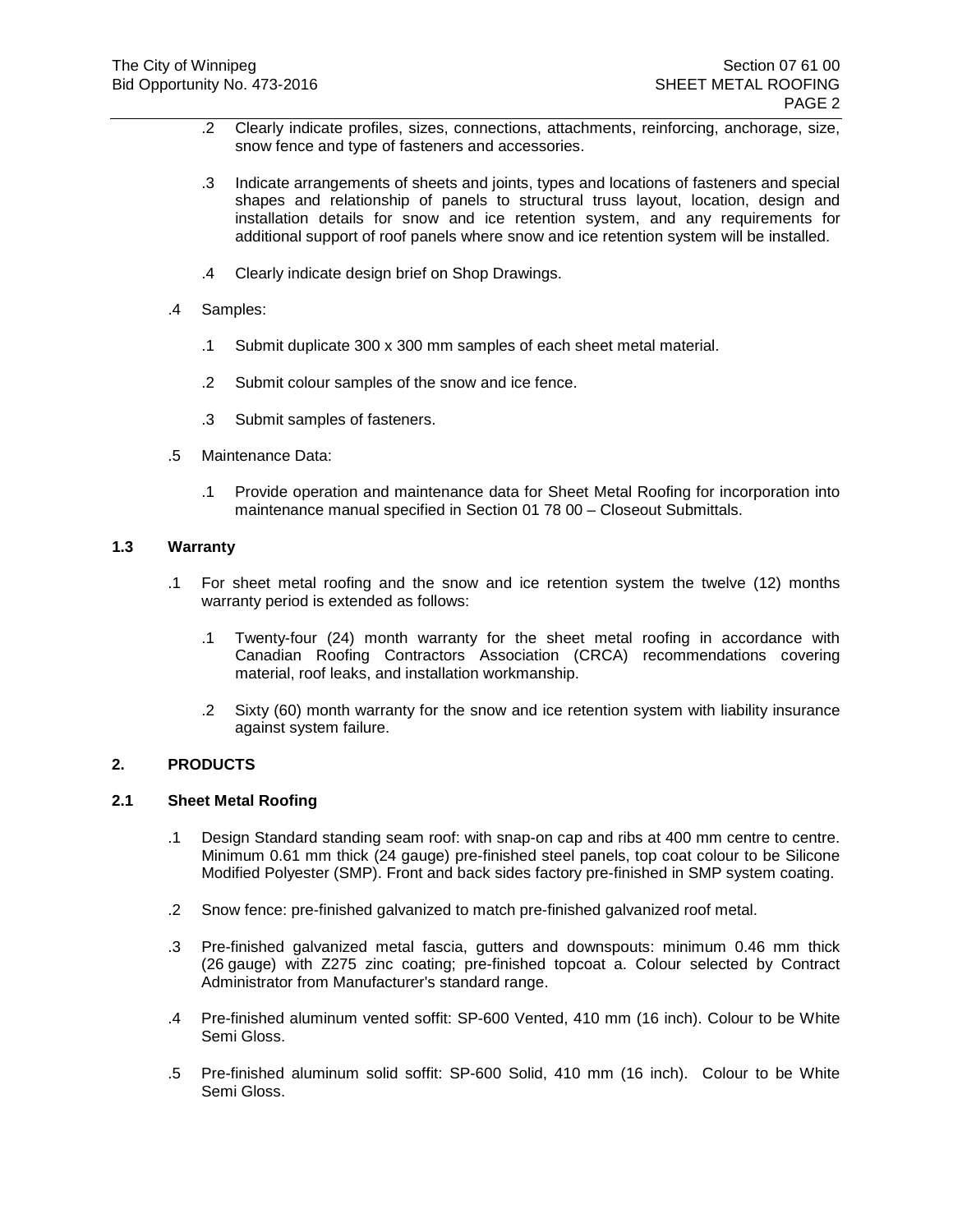#### **2.2 Snow and Ice Fence System**

- .1 Snow and ice fence system required. Colour selected by Contract Administrator from Manufacturer's standard range.
- .2 All snow and ice fence system components are required to be design calculated and components must carry a specified engineered load rating as determined by the Contractor's Engineer.
- .3 The snow and ice fence system secured with self-tapping 304 stainless steel screws and washers, quantity to be determined by loading.
- .4 The system shall have a listed snow load rating, based over two lineal feet (610 mm), with a safety factor of at least 2.
- .5 Each roof section must have appropriate snow load calculations. The Contractor shall provide the Manufacturer with the necessary roof dimensions, the city the project is located in, and any drifting conditions.
- .6 The Contractor must provide the Manufacturer with the roof type and seam configuration. The Contractor must also provide the Manufacturer with the substructure and the roof system that the snow and ice retention system will be fastened to.

#### **2.3 Accessory Materials and Components**

- .1 Rubber-asphalt sealing compound.
- .2 Bituminous paint: acid and alkali resistant type; black colour.

### **2.4 Ridge Vent**

.1 Pre-finished galvanized vented ridge cap: 0.61 mm thick (24 gauge) with Z275 zinc coating; pre-finished topcoat. Colour to match roof sheet metal. Provide minimum  $0.65m<sup>2</sup>$  of Free Area of Venting at ridge in accordance with NBC 2010.

#### **2.5 Fabrication**

- .1 Fabricate metal cap in accordance with recommendations of CRCA.
- .2 Form sections square, true and accurate to size, free from distortion and other defects detrimental to appearance or performance.
- .3 Make allowances for expansion at joints.
- .4 No joints are allowed in panel length. Overlap sheet metal in order to shed water.
- .5 Backpaint flashing with bituminous paint where expected to be in contact with pressure treated wood or dissimilar metals.
- .6 Gutter depth to be 175 mm. Gutter width by Contractor to suit total gutter cross sectional area of  $12,410$  mm<sup>2</sup>. Gutter slope to be 1:100. Downspout to be 100 mm x 100 mm, enclosed for top 50% of its length. For remainder of length provide one open face.
- .7 Fabricate aluminum sheet metal in accordance with AA ASM-35.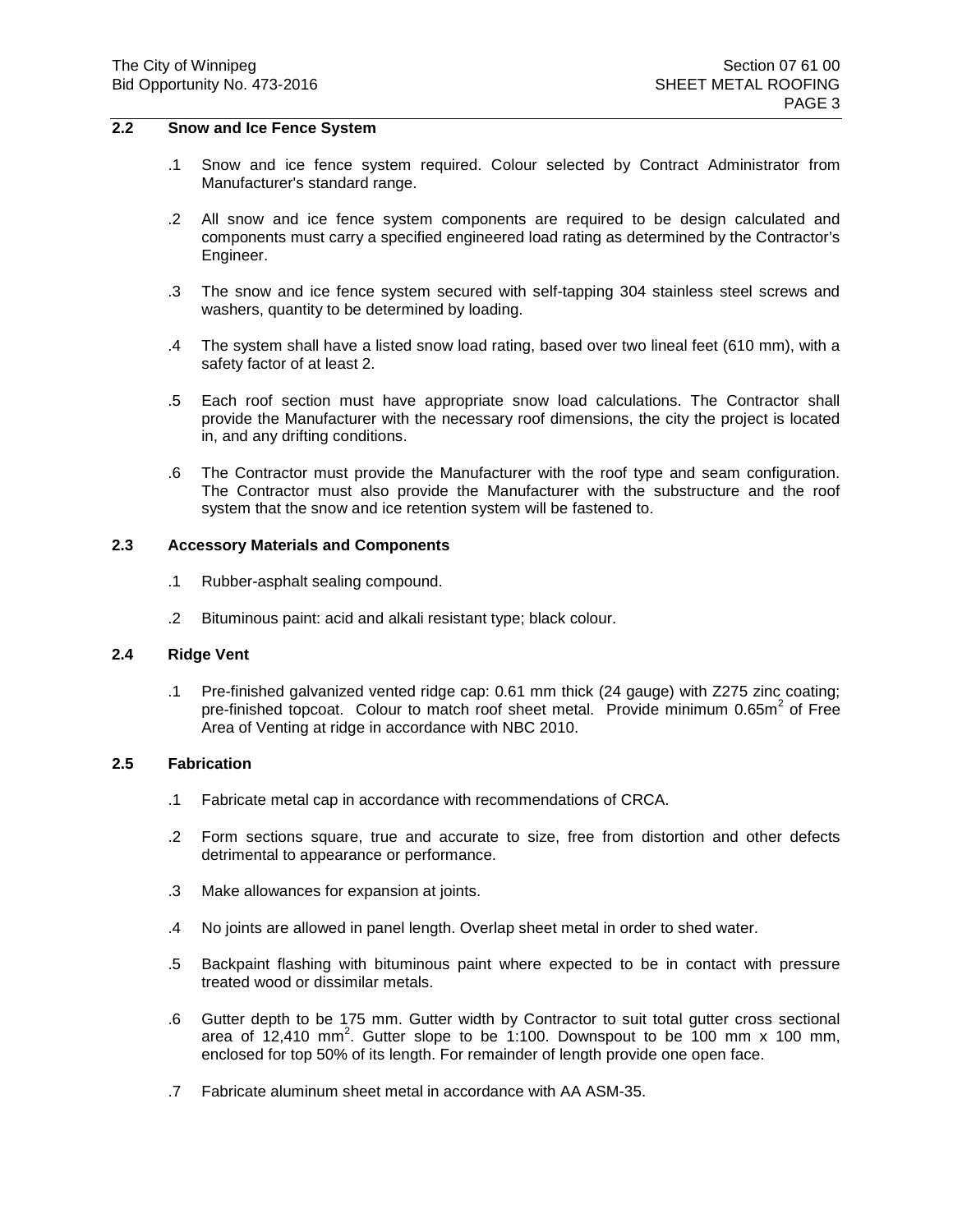- .8 Form individual pieces in 2,400 mm maximum lengths. Make allowances for expansion at joints.
- .9 Hem exposed edges on underside 12 mm, mitre and seal.
- .10 Form sections square, true and accurate to size, free from distortion and other defects detrimental to appearance or performance.
- .11 Apply minimum 0.2 mm dry film thickness coat of plastic cement to both faces of dissimilar metals in contact.
- .12 Protect panel metals against oxidization by backpainting with isolation coating where indicated.
- .13 Tin edges of copper sheets to be soldered for width of 40 mm both sides with solder.

# **3. EXECUTION**

#### **3.1 Installation of Roofing**

- .1 Install Underlay over entire roof surface.
- .2 Install sheet metal roofing and appurtenances in accordance with CRCA recommendations and as indicated on Drawings.
- .3 Lock seams and end joints. Fit flashing tight in place. Make corners square, surfaces true and straight in all planes and all lines accurate to profiles.
- .4 Reinforce roof as required to properly install the perimeter snow fence.
- .5 Counter-flash all mechanical and electrical items projecting through.
- .6 Seal metal joints watertight.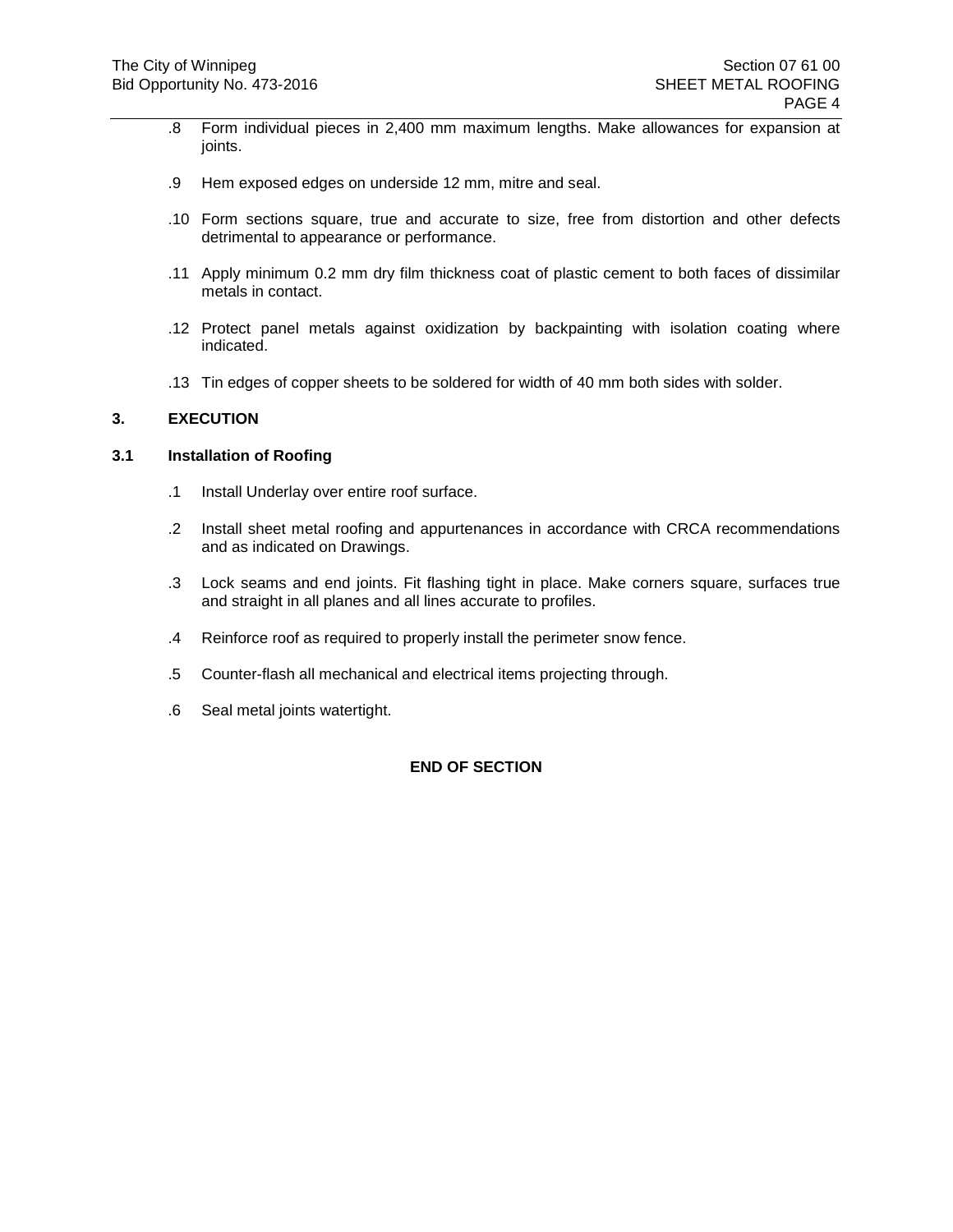#### **1.1 References**

- .1 Underwriters Laboratories of Canada (ULC)
	- .1 CAN/ULC-S115, Fire Tests of Fire stop Systems.

#### **1.2 Definitions**

- .1 Fire Stop Material: device intended to close off opening or penetration during fire or materials that fill openings in wall or floor assembly where penetration is by cables, cable trays, conduits, ducts and pipes and poke-through termination devices, including electrical outlet boxes along with their means of support through wall or floor openings.
- .2 Single Component Fire Stop System: fire stop material that has Listed Systems Design and is used individually without use of high temperature insulation or other materials to create fire stop system.
- .3 Multiple Component Fire Stop System: exact group of fire stop materials that are identified within Listed Systems Design to create on site fire stop system.
- .4 Tightly Fitted; (ref: NBC Part 3.1.9.1.1 and 9.10.9.6.1): penetrating items that are cast in place in buildings of non-combustible construction or have "0" annular space in buildings of combustible construction.
	- .1 Words "tightly fitted" should ensure that integrity of fire separation is such that it prevents passage of smoke and hot gases to unexposed side of fire separation.

#### **1.3 Action and Informational Submittals**

- .1 Provide submittals in accordance with Section E4 Shop Drawings.
- .2 Product Data:
	- .1 Submit Manufacturer's printed product literature, specifications and datasheet and include product characteristics, performance criteria, physical size, finish and limitations.
	- .2 Submit two (2) copies of WHMIS MSDS Material Safety Data Sheets.
- .3 Shop Drawings:
	- .1 Submit Shop Drawings to show location, ULC assembly number for each condition, required temperature rise and flame rating, hose stream rating, thickness, installation methods and materials of fire stop material and smoke seals, damming materials, reinforcements, anchorages and fastenings, size of opening, adjacent materials and number of penetrations..
	- .2 Construction details should accurately reflect actual job conditions.
- .4 Samples: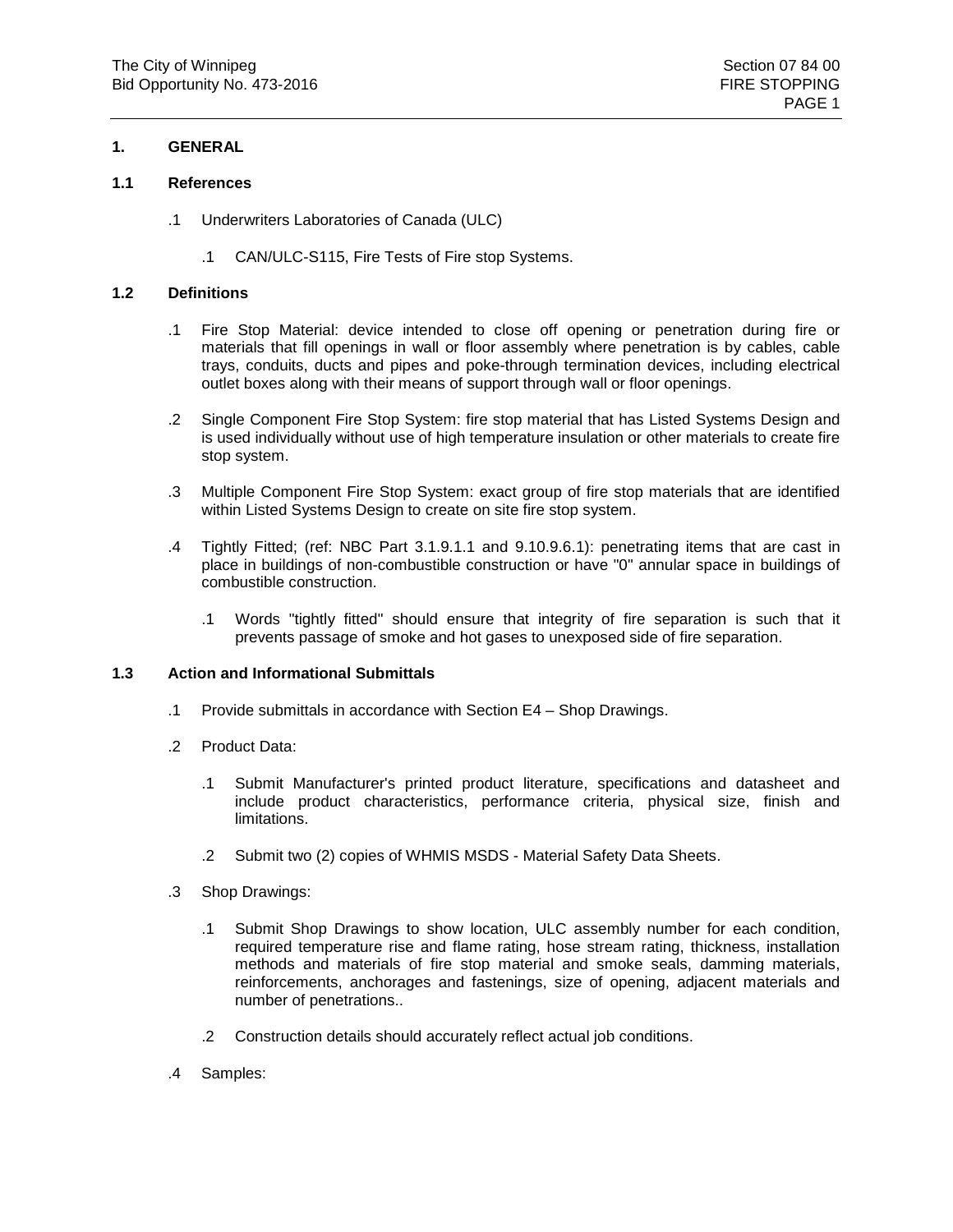- .1 Submit duplicate 300 x 300 mm samples showing actual fire stop material proposed for project.
- .5 Quality assurance submittals: submit the following.
	- .1 Test reports: in accordance with CAN/ULC-S101 for fire endurance and CAN/ULC-S102 for surface burning characteristics.
		- .1 Submit certified test reports from approved independent testing laboratories, indicating compliance of applied fire stopping with specifications for specified performance characteristics and physical properties.
	- .2 Certificates: submit certificates signed by manufacturer certifying that materials comply with specified performance characteristics and physical properties.
	- .3 Manufacturer's Instructions: submit Manufacturer's installation instructions and special handling criteria, installation sequence, and cleaning procedures.

# **2. PRODUCTS**

### **2.1 Materials**

- .1 Fire stop and smoke seal systems: in accordance with CAN/ULC-S115.
- .2 Asbestos-free materials and systems capable of maintaining effective barrier against flame, smoke and gases in compliance with requirements of CAN/ULC S115 and not to exceed opening sizes for which they are intended.
- .3 Certified and listed by ULC or WH and bearing ULC or WH label, products shall be heat resistant, flexible, durable and compatible with adjacent materials and finishes. System shall be self-supporting at penetration capable to adhere and yet maintain its integrity while providing effective barrier against passage of flame, smoke and gases. Product shall provide flame and temperature rating in accordance with requirements of NBC for openings in respective fire resistance rated floor, wall or other assembly.
- .4 Fire Stop Systems: Certified by ULC, WH and listed in ULC Guide No. 40 U19.
- .5 Fire Stop System Components: Certified by ULC, WH and listed in ULC Guide No. 40 U19.13 under the Label Service of ULC.
- .6 Cementitious Matrices: Minimum 2758 kPa (400 psi) compressive strength when cured, to retard cable tray warping within the firestop seal.
- .7 Fire Stop and Smoke Seals at Openings Where Reinstallation Occurs: An elastomeric or re-useable cementitious matrix or putty seal; do not use a permanent cementitious seal at such locations.
	- .1 Fire stop and smoke seals at openings around penetrations for electrical bus ducts, pipes, ductwork and other electrical and mechanical items requiring sound and vibration control or allowance for expansion, contraction and other movement: An elastomeric seal; do not use a cementitious or rigid seal at such locations.
	- .2 Fire stop and smoke seals at joints and spaces designed and required to allow movement such as building movement joints, deflection spaces, control joints, expansion joints, and similar locations shall be flexible, elastomeric seal suitable to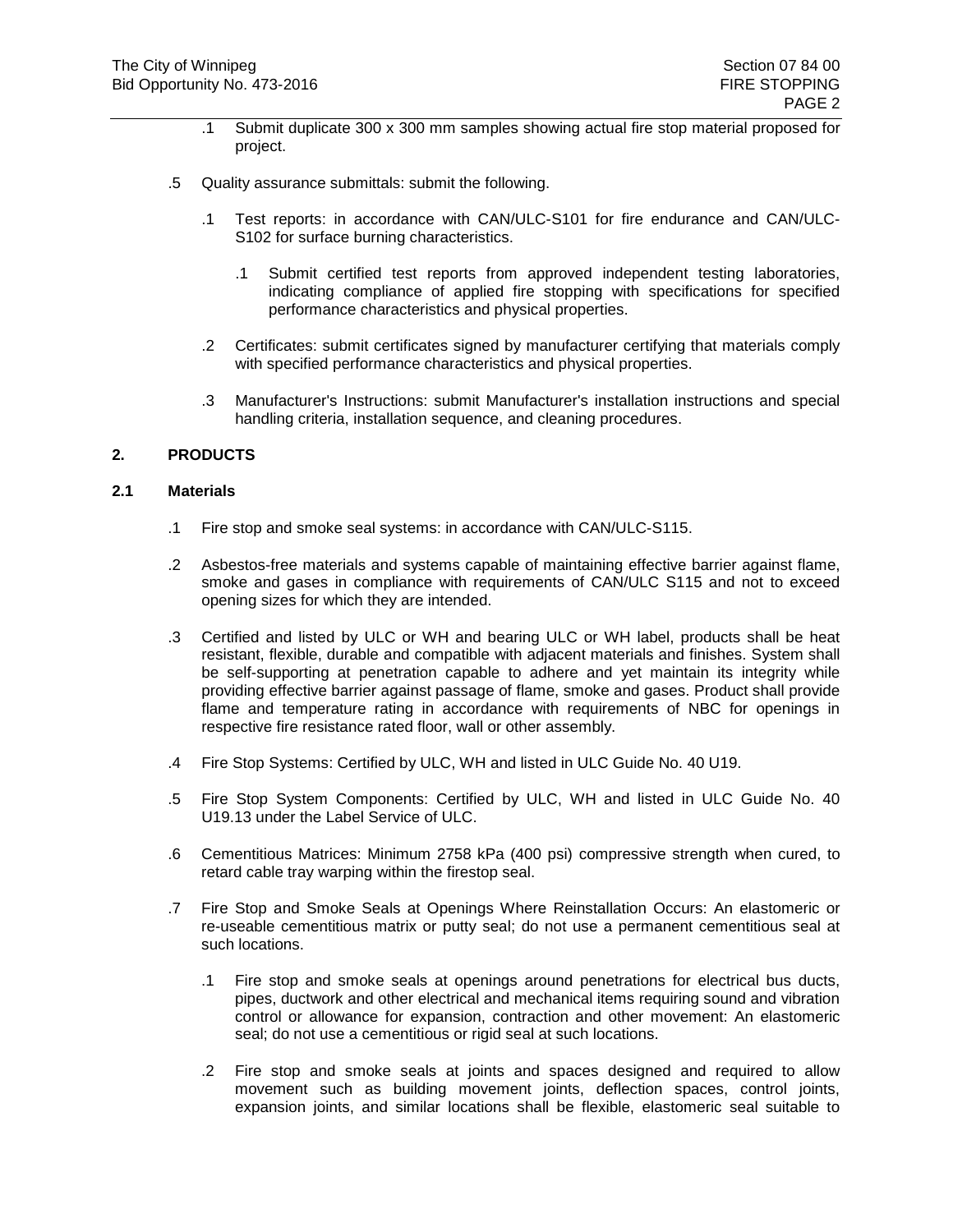withstand the required movement and capable of returning to original configuration without damage to seal and without adhesive or cohesive failure; do not use a cementitious or rigid seal at such locations.

- .8 Primers: To Manufacturer's recommendation for specific material, substrate, and end use.
- .9 Water (if applicable): Potable, clean and free from injurious amounts of deleterious substances.
- .10 Damming and Back-up Materials, Supports and Anchoring Devices: To Manufacturer's recommendations, and in accordance with tested assembly being installed as acceptable to Authorities Having Jurisdiction.
- .11 Pipe and Duct Insulation and Wrappings: Compatible with firestopping systems.
- .12 Intumescent Pads: Permanently pliable type.
- .13 Intumescent Composite Sheet: Composite sheet, strip or precut shapes.
- .14 Sealants and Putty for Vertical and Overhead Joints: Non-sagging.
- .15 Materials and products shall not cause stress, chemical or physical reaction, or other damage to penetrating items or adjacent materials.

#### **3. EXECUTION**

#### **3.1 Preparation**

- .1 Examine sizes and conditions of voids to be filled to establish correct thicknesses and installation of materials.
- .2 Ensure that substrates and surfaces are clean, dry and frost free.
- .3 Maintain insulation around pipes and ducts penetrating fire separation without interruption to vapour barrier.
- .4 Mask where necessary to avoid spillage and over coating onto adjoining surfaces; remove stains on adjacent surfaces.

#### **3.2 Installation**

- .1 Install fire stopping and smoke seal material and components in accordance with Manufacturer's certified tested system listing.
- .2 Seal holes or voids made by through penetrations, poke-through termination devices, and unpenetrated openings or joints to ensure continuity and integrity of fire separation are maintained.
- .3 Provide temporary forming as required and remove forming only after materials have gained sufficient strength and after initial curing.
- .4 Tool or trowel exposed surfaces to neat finish.
- .5 Remove excess compound promptly as work progresses and upon completion.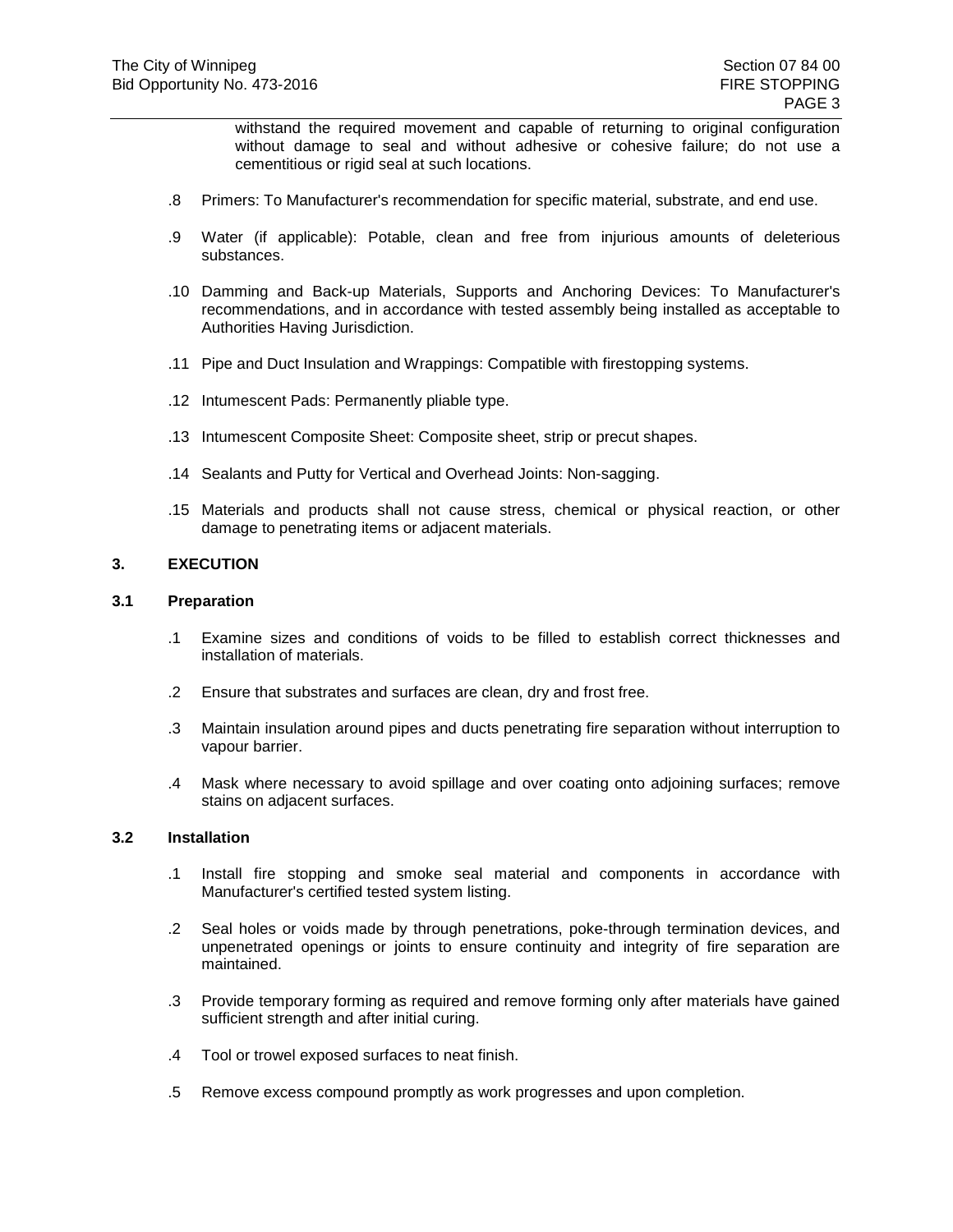# **3.3 Sequences**

- .1 Install floor fire stopping before interior partition erections.
- .2 Metal deck bonding: fire stopping to precede spray applied fireproofing to ensure required bonding.
- .3 Mechanical pipe insulation: fire stop system component.
	- .1 Ensure pipe insulation installation precedes fire stopping.

#### **3.4 Schedule**

- .1 Fire stop and smoke seal at:
	- .1 Penetrations through fire-resistance rated masonry, concrete, and gypsum board partitions and walls.
	- .2 Edge of floor slabs at curtain wall and precast concrete panels.
	- .3 Top of fire-resistance rated masonry and gypsum board partitions.
	- .4 Intersection of fire-resistance rated masonry and gypsum board partitions.
	- .5 Control and sway joints in fire-resistance rated masonry and gypsum board partitions and walls.
	- .6 Penetrations through fire-resistance rated floor slabs, ceilings and roofs.
	- .7 Openings and sleeves installed for future use through fire separations.
	- .8 Around mechanical and electrical assemblies penetrating fire separations.
	- .9 Rigid ducts: fire stopping to consist of bead of fire stopping material between retaining angle and fire separation and between retaining angle and duct, on each side of fire separation.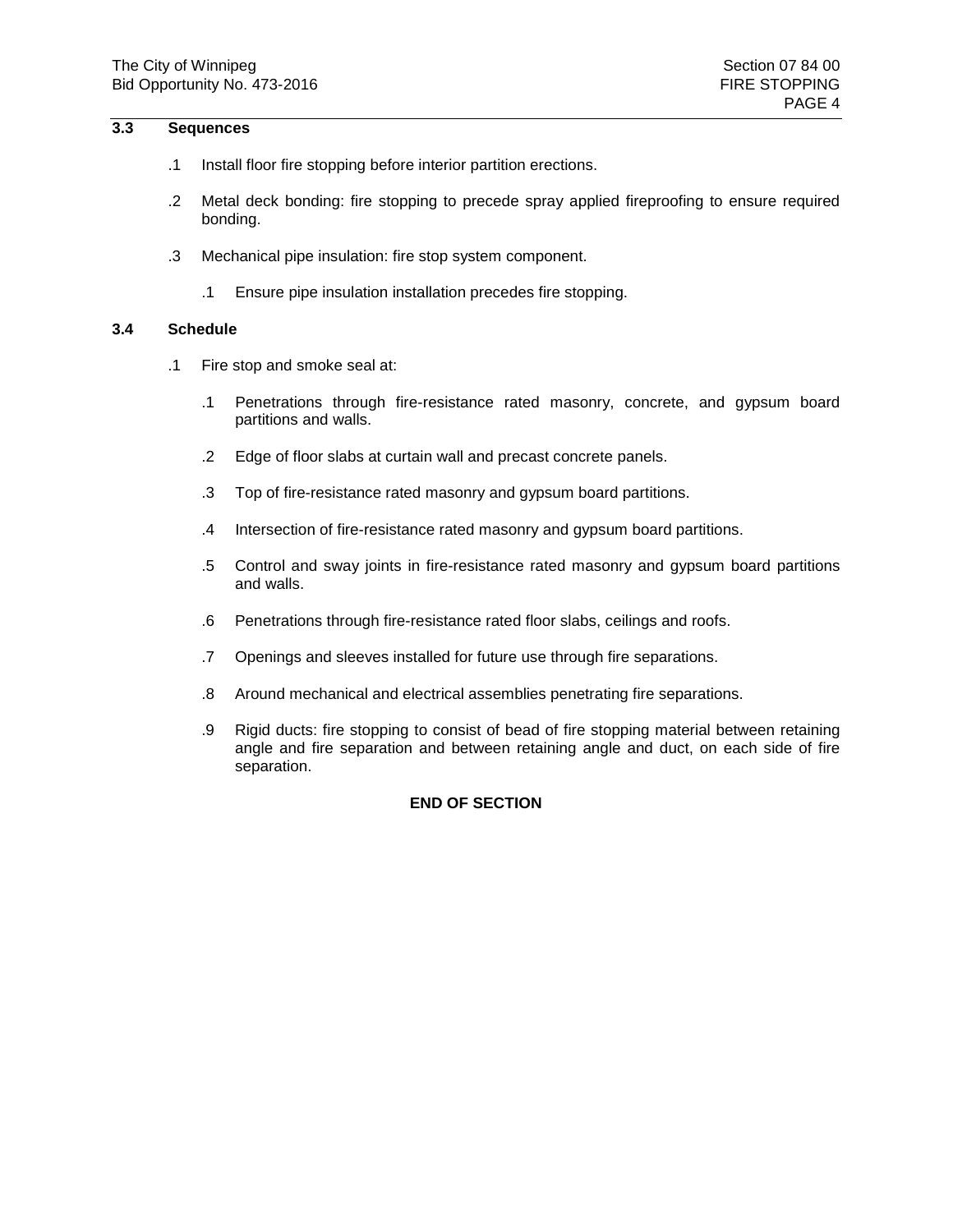#### **1.1 References**

- .1 Canadian General Standards Board (CGSB)
	- .1 CAN/CGSB-19.13, Sealing Compound, One-component, Elastomeric, Chemical Curing.
	- .2 CAN/CGSB-19.17, One-Component Acrylic Emulsion Base Sealing Compound.
	- .3 CAN/CGSB-19.24, Multi-component, Chemical Curing Sealing Compound.

#### **1.2 Action and Informational Submittals**

- .1 Submit in accordance with Section E4 Shop Drawings.
- .2 Product Data:
	- .1 Submit Manufacturer's instructions, printed product literature and data sheets for joint sealants and include product characteristics, performance criteria, physical size, finish and limitations.
	- .2 Manufacturer's product to describe:
		- .1 Caulking compound.
		- .2 Primers.
		- .3 Sealing compound, each type, including compatibility when different sealants are in contact with each other.
	- .3 Submit two (2) copies of WHMIS MSDS.
- .3 Samples:
	- .1 Submit two (2) samples of each type of material and colour.
	- .2 Cured samples of exposed sealants for each colour where required to match adjacent material.
- .4 Manufacturer's Instructions:
	- .1 Submit instructions to include installation instructions for each product used.

#### **1.3 Closeout Submittals**

- .1 Submit in accordance with Section 01 78 00 Closeout Submittals.
	- .1 Operation and Maintenance Data: submit operation and maintenance data for incorporation into manual.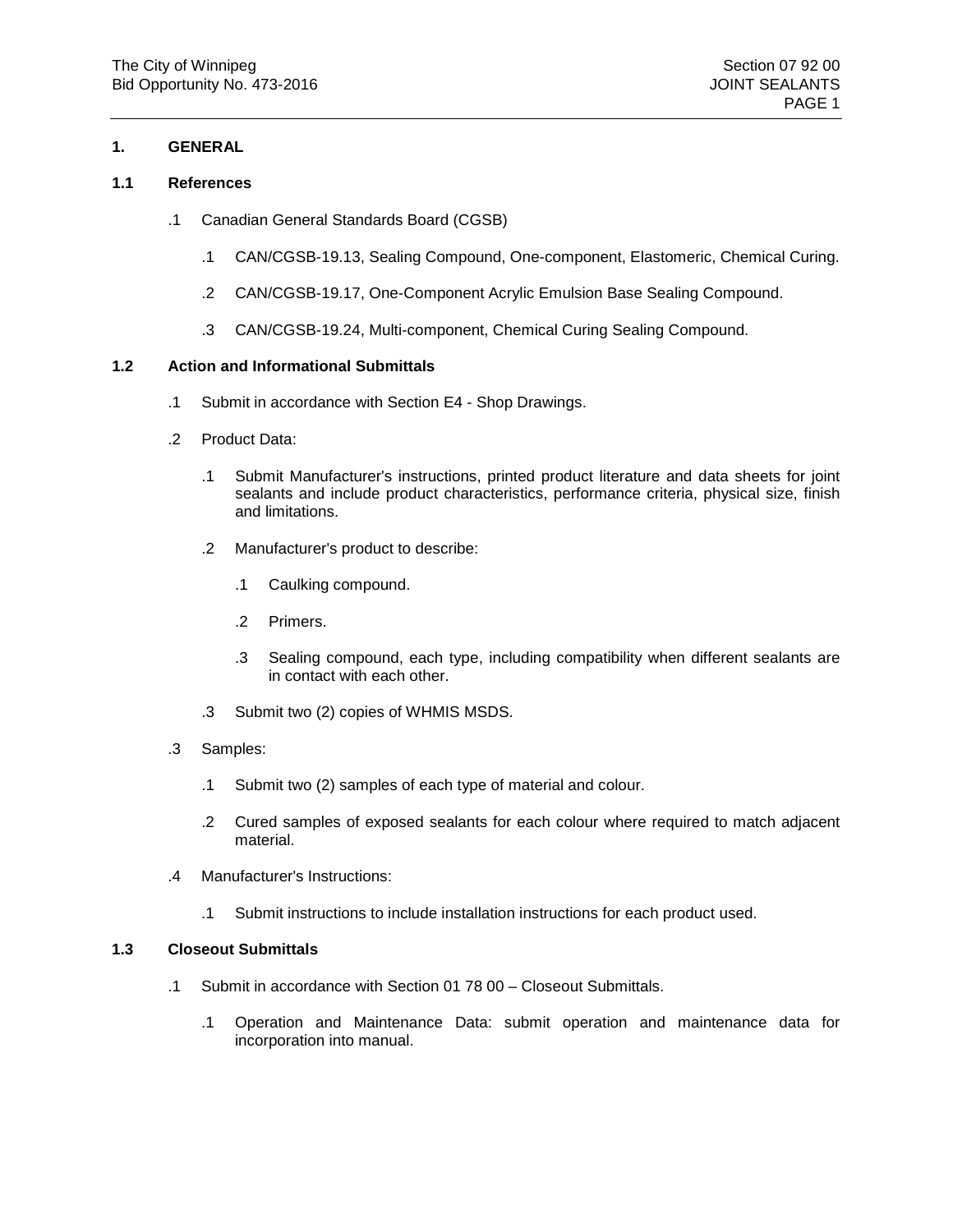# **1.4 Site Conditions**

- .1 Ambient Conditions:
	- .1 Proceed with installation of joint sealants only when:
		- .1 Ambient and substrate temperature conditions are within limits permitted by joint sealant manufacturer or are above 5°C.
		- .2 Joint substrates are dry.
		- .3 Conform to Manufacturer's recommended temperatures, relative humidity, and substrate moisture content for application and curing of sealants including special conditions governing use.
	- .2 Joint-Width Conditions:
		- .1 Proceed with installation of joint sealants only where joint widths are within limits allowed by joint sealant manufacturer for applications indicated.
	- .3 Joint-Substrate Conditions:
		- .1 Proceed with installation of joint sealants only after contaminants capable of interfering with adhesion are removed from joint substrates.

#### **2. PRODUCTS**

#### **2.1 Materials**

- .1 Primers: type recommended by sealant manufacturer.
- .2 Joint Fillers:
	- .1 General: compatible with primers and sealants, outsized 30 to 50%.
	- .2 Polyethylene, urethane, neoprene or vinyl: extruded closed cell foam, Shore A hardness 20, tensile strength 140 to 200 kPa.
- .3 Bond Beaker: pressure sensitive plastic tape, which will not bond to sealants.
- .4 Joint Sealant: non-staining, non-sagging, grey two-part polysulphide liquid polymer base or a two-part polyurethane base such as Sikaflex 2c NS/SL or Vulkem 245 for horizontal and vertical joints with compatible primer as per sealant Manufacturer's requirements
- .5 Interior Control Joint Sealant: catalyst cured epoxy rubber, Sika Loadflex, Sealtight Bondflex, Concrete Chemicals 903B Flexible Sealant, Allied Coatings AC-1210 Flexible Epoxy Sealant
- .6 Sealants:
	- .1 Colour of sealants: to match adjacent surface. Colours to be selected by the Contract Administrator from standard and custom colour ranges.
- .7 Joint Cleaner: non-corrosive type recommended by sealant manufacturer and compatible with sealant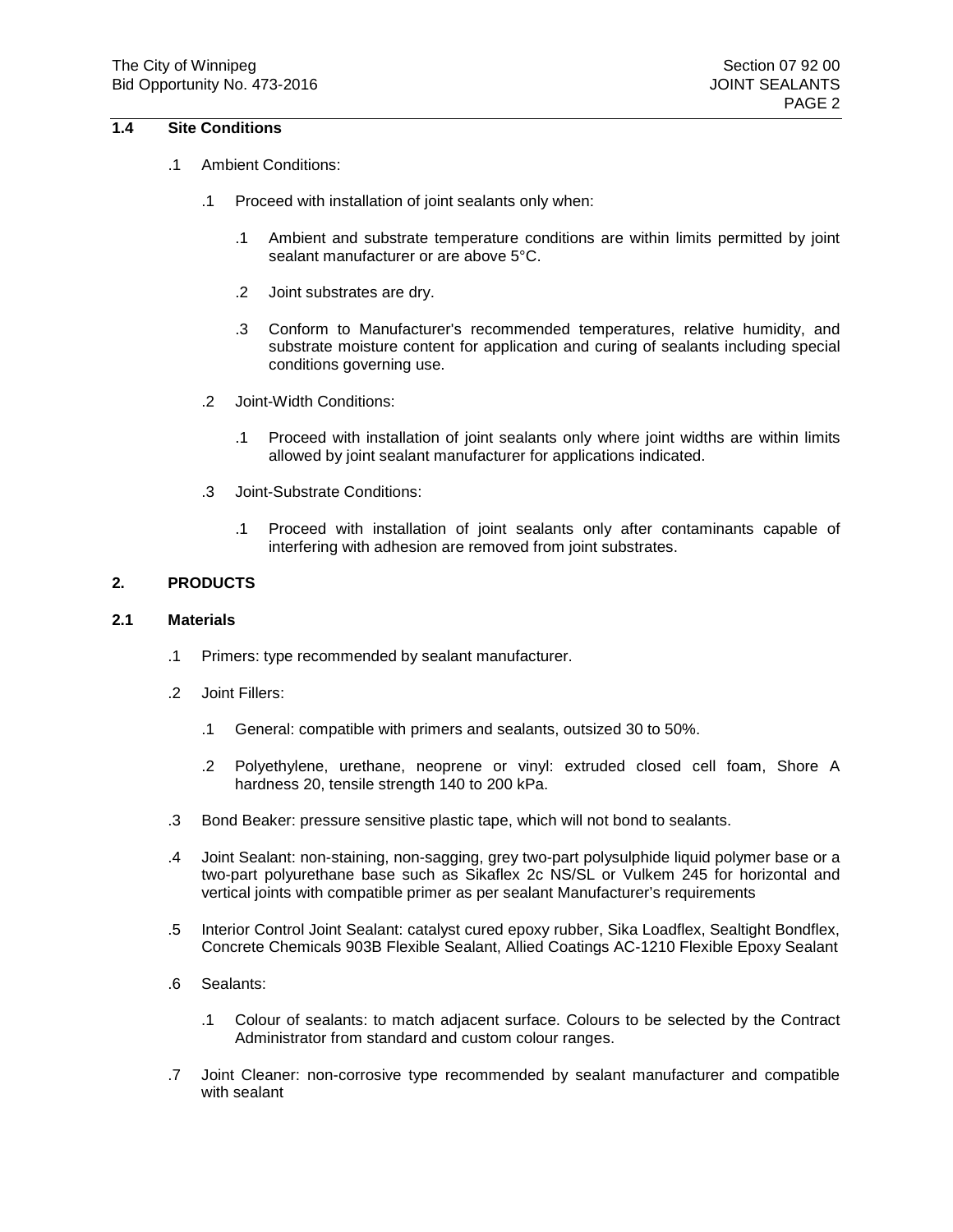- .8 Sealants Exterior Type 1:
	- .1 Silicone Building Sealant, colours to be selected.
- .9 Sealants Interior Wet and Damp Areas above Main Floor Elevation Type 2:
	- .1 Premium Kitchen & Bath Adhesive Caulk.
- .10 Sealants Interior Dry Areas above Main Floor Elevation Type 3:
	- .1 Acrylic Latex Caulk Plus Silicone (paintable).

# **3. EXECUTION**

#### **3.1 Surface Preparation**

- .1 Examine joint sizes and conditions to establish correct depth to width relationship for installation of back-up materials and sealants.
- .2 Clean bonding joint surfaces of harmful matter substances including dust, rust, oil grease, and other matter which may impair Work.
- .3 Do not apply sealants to joint surfaces treated with sealer, curing compound, water repellent, or other coatings unless tests have been performed to ensure compatibility of materials. Remove coatings as required.
- .4 Ensure joint surfaces are dry and frost free.

#### **3.2 Backup Material**

.1 Install joint filler to achieve correct joint depth and shape, with approximately 30% compression.

#### **3.3 Application**

- .1 Sealant:
	- .1 Mask edges of joint where irregular surface or sensitive joint border exists to provide neat joint.
	- .2 Apply sealant in continuous beads.
	- .3 Apply sealant using gun with proper size nozzle.
	- .4 Use sufficient pressure to fill voids and joints solid.
	- .5 Form surface of sealant with full bead, smooth, free from ridges, wrinkles, sags, air pockets, embedded impurities.
	- .6 Tool exposed surfaces before skinning begins to give slightly concave shape.
	- .7 Remove excess compound promptly as work progresses and upon completion.
- .2 Curing: